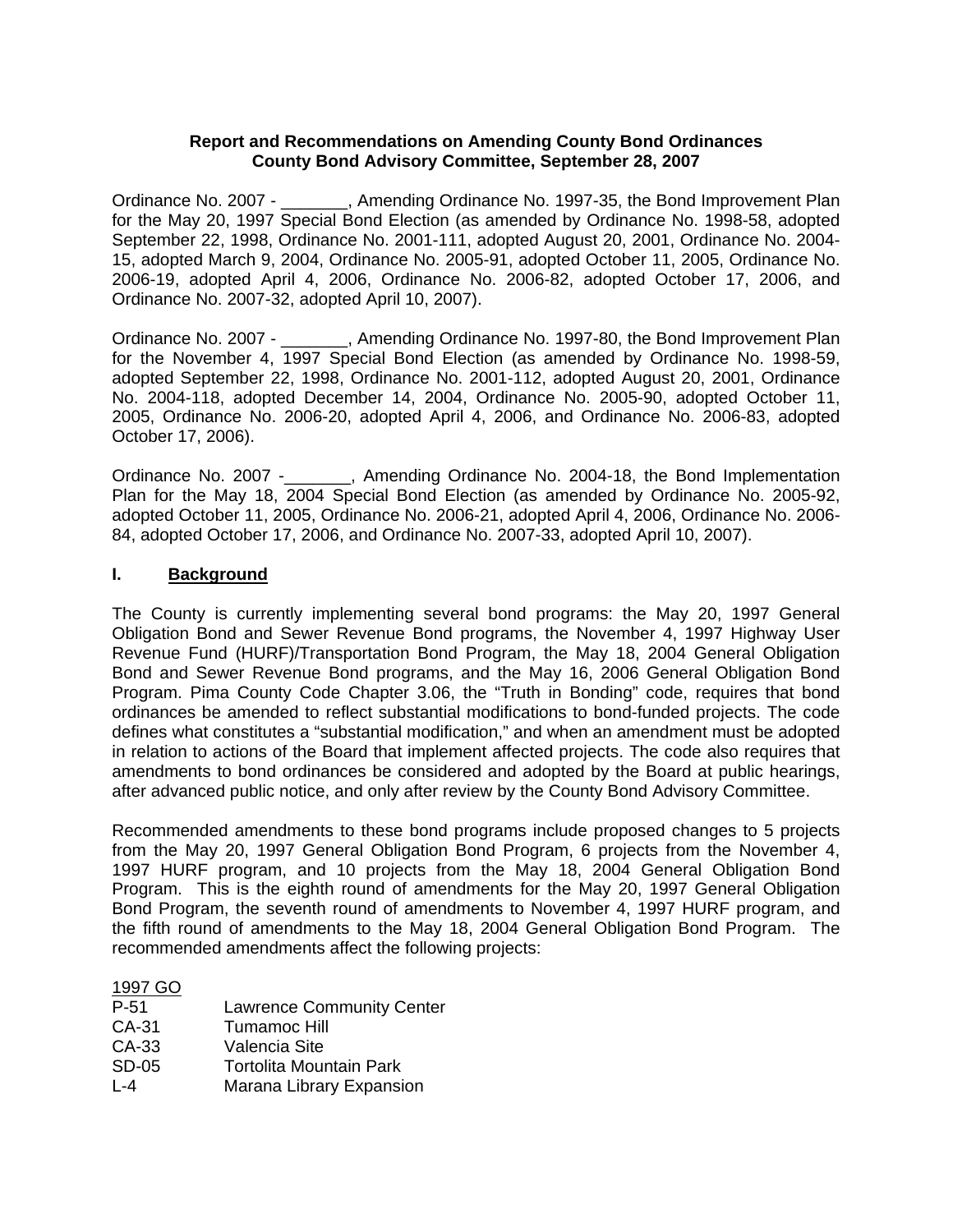### **Staff Report and Recommendations on Amending Bond Ordinances County Bond Advisory Committee, September 28, 2007**

Page 2

# 1997 HURF<br>DOT-17

- Valencia Road: Mark Road to Camino de la Tierra
- DOT-18 Cortaro Farms Road, Union Pacific Crossing to Thornydale Road
- DOT-24 Mainsail Boulevard and Twin Lakes Drive, Twenty-Seven Wash Vicinity
- DOT-25 Interstate 19 Southbound Frontage Road at Continental Road
- DOT-47 Sunrise Drive, Craycroft Road to Kolb Road
- DOT-50 Kinney Road, Ajo Way to Bopp Road

2004 GO & Sewer

- FM 2.6 Green Valley Performing Arts Center Phase 2<br>FM 2.8 Amado Food Bank Kitchen
- Amado Food Bank Kitchen
- CR 4.05 Helvitia Townsite Acquisition
- CR 4.08 Marana Mound Community Site
- CR 4.13 Valencia Site Preservation
- PR 4.20 Lighting of Existing and New Sports Fields
- PR 4.23 Dan Felix Memorial Park
- FM 4.44 Marana Continental Ranch New Library
- SS 6.02 Miscellaneous Conveyance rehabilitation Projects
- SS 6.07 Ina Road WPCF Denitrification

This report summarizes the ordinance amendment requirements of the Truth in Bonding Code and summarizes the recommended amendments by project. The three ordinances containing the recommended amendments, shown in legislative style, are attached.

### **II. Ordinance Amendment Requirements Per the Truth In Bonding Code**

Section 3.06.070 of Pima County's Truth in Bonding Code establishes procedures for making changes to a bond improvement plan ordinance. Recognizing that over time the availability of more detailed design and cost information, and changes in circumstances, often require changes in a Bond Improvement Plan presented to the voters, at the time of a bond election, Section 3.06.070 authorizes the Board to amend Bond Improvement Plans to accommodate "substantial modifications" to projects. Substantial modifications are defined as:

- 1. An increase or decrease in total actual project costs by 25 percent or more
- 2. An increase or decrease in actual bond costs by 25 percent or more
- 3. An increase or decrease in actual other revenues by 25 percent or more
- 4. A delay in a project construction or implementation schedule of 12 months or more
- 5. A delay in the scheduled sale of bonds of 24 months or more
- 6. Any project that is not constructed
- 7. Any project that is added to those to be constructed
- 8. Any increase or decrease in the project scope that alters the disclosed project benefits
- 9. All changes to a bond implementation plan necessitated by only a portion of the proposed bond questions being approved at the special election

The required timing of an amendment varies based on whether the amendment impacts only funding, or other aspects of a project. Pursuant to the code, the Board of Supervisors can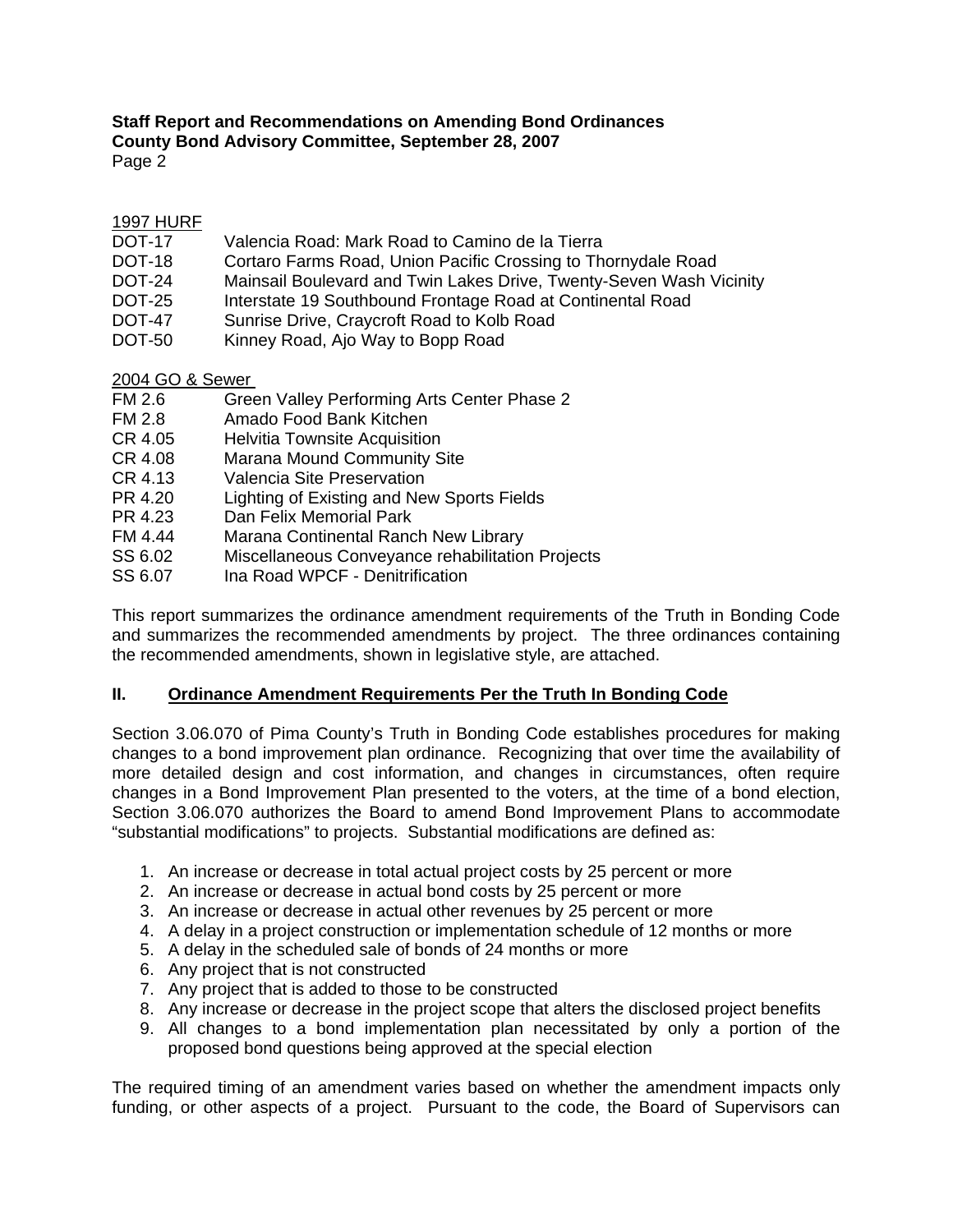**Staff Report and Recommendations on Amending Bond Ordinances County Bond Advisory Committee, September 28, 2007**  Page 3

authorize a substantial modification to the funding for a project on a de facto basis by awarding or amending a contract for the project that reflects that change in funding, while at the same time acknowledging that the action will require a future conforming amendment to the bond ordinance. In this situation, the amendment takes place after the Board takes action by awarding a contract. The reason for this is that amendments should not be based on cost estimates, and prior to the awarding of contracts or approval of purchase agreements, cost estimates may vary. For all other types of substantial modifications, an amendment of the bond ordinance is necessary before the modification is implemented.

The County Bond Advisory Committee must review and make recommendations to the Board of Supervisors regarding all proposed bond ordinance amendments. The Conservation Acquisition Commission must review and make recommendations to the Board of Supervisors and the Bond Advisory Committee regarding proposed amendments to the open space bond program. The Conservation Acquisition Commission approved the amendment impacting the 1997 Open Space Bond Program, project SD-05 Tortolita Mountain Park, at their September 13, 2007 meeting.

### **III. Recommended Amendments**

In order to amend the bond ordinances, the Board will be asked to adopt a separate ordinance for each of the three affected bond programs. The three ordinances are attached to this report, with language that is being deleted shown in the "strike-out format" (example), while new language that is being added to the ordinances is underlined (example). Note that the titles of projects were originally underlined, and therefore this does not mean that the titles are changing. In this format, the ordinances only contain those projects that are being amended, and do not reproduce the entirety of each of the two bond ordinances.

A brief description of the recommended ordinance amendments for each project is presented below.

### **A. Recommendations for Ordinance Amendments Relative to the 1997 General Obligation Program**

### **Project: P-51, Lawrence Community Center**

This ordinance amendment would change the scope of the project from the full development of a community center, to the development of construction documents for construction of a full community center at a later date, as well as construction at this time of utilities, access and parking for the preparation for a future community center. The ordinance amendment would also add implementation period 6, Fiscal Year 2007/08 to 2008/09, to allow for additional time to complete the project as proposed.

### **Projects: CA-31, Tumamoc Hill Projects: CA-33, Valencia Site**

This bond ordinance amendment would increase bond funds for CA-31 Tumamoc Hill from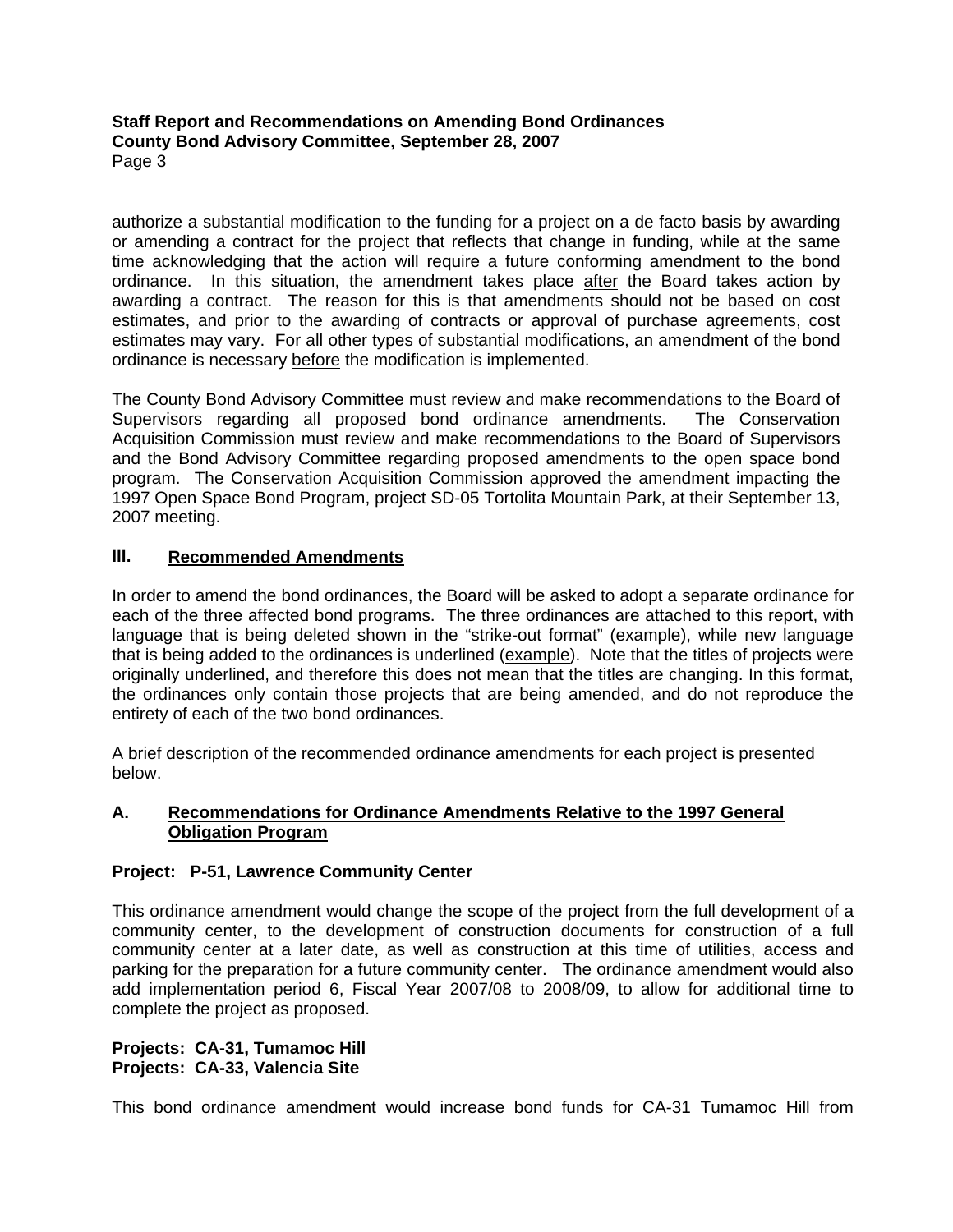**Staff Report and Recommendations on Amending Bond Ordinances County Bond Advisory Committee, September 28, 2007**  Page 4

\$400,000 to \$1,249,392, and would retire CA-33 Valencia Site decreasing bond funding from \$900,000 to \$50,608, which is the amount spent. Both projects involve the acquisition of State Trust land. The County would like to pursue the acquisition of 320 acres within Tumamoc Hill at open auction as soon as possible, to take advantage of available Growing Smarter State matching funds. However, it is estimated that the appraised value of the 320-acre Tumamoc Hill property has increased substantially since original estimates. Therefore, the remaining funds from CA-33 are proposed to be transferred to CA-31 Tumamoc Hill. Additional funding for the acquisition of Tumamoc Hill in the amount of \$1.4 million was also included in 1997 open space bond program, SD-10 Tumamoc Hill. An ordinance amendment, detailed below, to several 2004 cultural resources bond projects (CR 4.05, Helvetia Townsite Acquisition, CR 4.08 Marana Mound Community Site, and CR 4.13 Valencia Site Preservation) will provide an additional \$1.5 million for the acquisition of Tumamoc Hill.

### **Project: SD-05, Tortolita Mountain Park**

This proposed bond ordinance amendment would add 86 privately owned parcels of land totaling 1,360 acres to SD-05 Tortolita Mountain Park, making them eligible for purchase under the 1997 bond program. These parcels are located northwest of Tucson. Because of the many constraints to completing acquisitions in this area of the County, including a majority of the eligible land being State Trust land, and a lack of willing sellers for the limited private parcels, \$1.5 million remains in project SD-05. The addition of these privately owned parcels should provide the County with more opportunities for conservation, and an opportunity to complete this project.

### **Project: L-4, Marana Library Expansion**

This ordinance amendment would add implementation period 5 and 6, Fiscal Year 2005/06 to 2008/09, to allow for more time to complete the project. The project was delayed waiting for the contiguous space to be vacated by the Sheriff's Department. The project is currently under design, with construction scheduled November 2007 through April 2008.

### **B. Recommendations for Ordinance Amendments Relative to the 1997 HURF Program**

### **Project: DOT-17, Valencia Road: Mark Road to Camino de la Tierra**

The ordinance amendment will increase other funding from \$1,000,000 to \$15,298,000. Increased costs are due to the significant growth in construction costs since the original budget was estimated in 1997. Construction is currently in progress, and is scheduled to be completed by Fiscal Year 2008/09.

### **Project: DOT-18, Cortaro Farms Road, Union Pacific Crossing to Thornydale Road**

The ordinance amendment will increase bond funding from \$8,200,000 to \$10,644,000, and other funding from \$6,500,000 to \$19,391,000, to complete the County portion of this project. The additional bond funds would be allocated from bond funding that is now available as a result of RTA funds now allocated to projects previously included in the 1997 HURF program, and as a result of other funding being used in place of bond funding for certain projects. The ordinance amendment will also add implementation periods 6 and 7, Fiscal Year 2008/09 to 2011/12. Phase 1 of the project is substantially complete, and Phase 2 is scheduled for Fiscal Year 2011/12.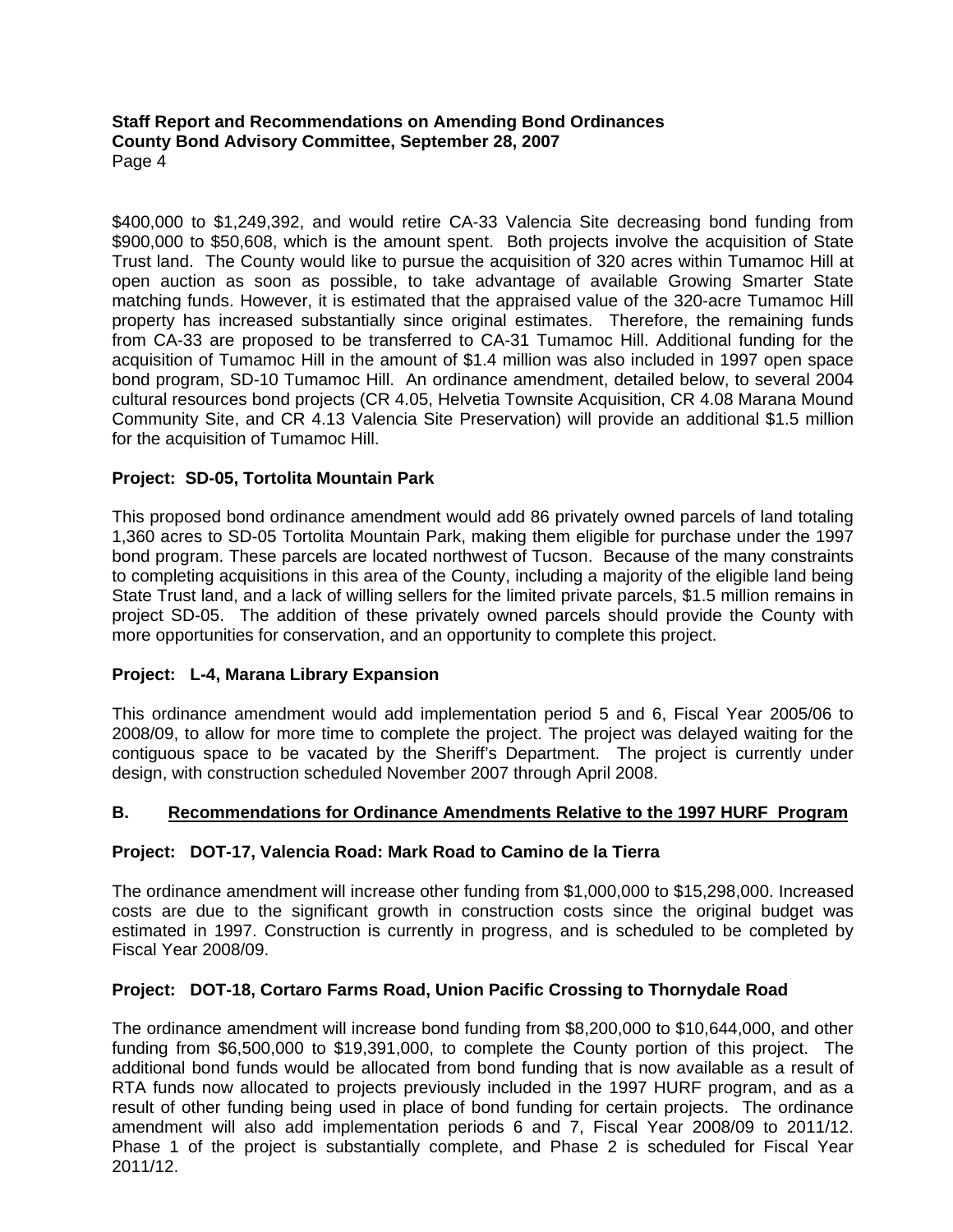### **Project: DOT-24, Mainsail Boulevard and Twin Lakes Drive, Twenty-Seven Wash Vicinity**

The ordinance amendment will defer the project until implementation period 8, Fiscal Year 2012/13 to 2013/14. Various factors including site conditions, governing codes, County standards, and construction costs have changed since this project was initially conceived. The County's Department of Transportation is currently evaluating the scope of the project to reconfirm the need for the project, determine the appropriate improvements, and develop an updated cost estimate.

### **Project: DOT-25, Interstate 19 Southbound Frontage Road at Continental Road**

The ordinance amendment will increase other funding from \$500,000 to \$2,146,811 to cover the additional construction costs. Increased costs are due to the significant growth in construction costs since the original budget was estimated in 1997. The project has been completed.

### **Project: DOT-47, Sunrise Drive, Craycroft Road to Kolb Road**

The ordinance amendment will increase bond funding from \$12,000,000 to \$23,322,000, decrease other funding from \$1,000,000 to zero, and add implementation periods 6 and 7, Fiscal Year 2008/09 to 2011/12. Project cost increases and funding shortfalls have caused this project to be deferred. The project is currently in the preliminary design stages and the current schedule for construction is early Fiscal Year 2008/09 and complete in Fiscal Year 2009/10.The additional bond funds would be allocated from bond funding that is now available as a result of RTA funds now allocated to projects previously included in the 1997 HURF program, and as a result of other funding being used in place of bond funding for certain projects.

### **Project: DOT-50, Kinney Road, Ajo Way to Bopp Road**

The ordinance amendment will increase other funding from \$200,000 to \$9,863,000, and add implementation periods 5 and 6, Fiscal Year 2006/07 to 2009/10*.* The schedule is now being driven by the County's desire to work with a national developer and the Arizona Department of Transportation who will be contributing to the roadway and intersection improvements. The project is currently in the design stages and is scheduled for construction for this Fiscal Year and complete in Fiscal Year 2008/09.

### **C. Recommendations for Ordinance Amendments Relative to the 2004 General Obligation & Sewer Bond Revenue Program**

### **Project: FM 2.6 Green Valley Performing Arts Center Phase 2**

This ordinance amendment would reduce other funding from \$8,000,000 to zero, therefore reducing the overall cost of the project from \$12,000,000 to \$4,000,000, and reducing the scope of the project by deleting the 500-seat theater and stage house, and reducing the size of improvements from 35,000 square feet to 11,000 square feet. The reduction in scope and other funding is due to the fact that private fundraising did not materialize. The auditorium portion of the project is being proposed for a future bond election. The project is currently being bid for construction.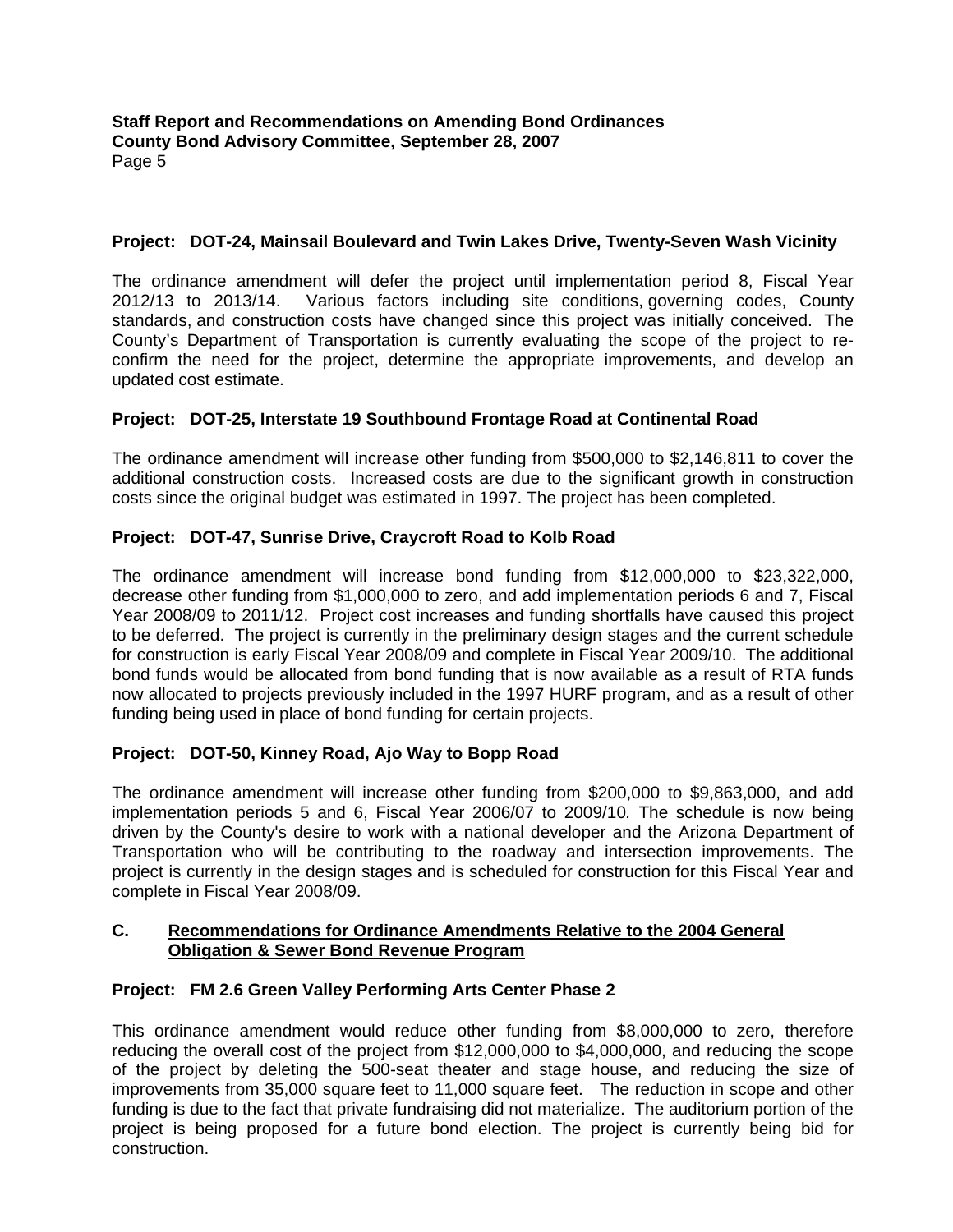**Staff Report and Recommendations on Amending Bond Ordinances County Bond Advisory Committee, September 28, 2007**  Page 6

### **Project: FM 2.8 Amado Food Bank Kitchen**

This ordinance amendment would increase other funding from \$180,000 to \$281,000, therefore increasing the total project cost from \$300,000 to \$581,000. This provided enough funding to complete the shell of the kitchen, and the County is currently working with the Community Food Bank to complete the interior and kitchen equipment.

### **Project: CR 4.05 Helvetia Townsite Acquisition Project: CR 4.08 Marana Mound Community Site Project: CR 4.13 Valencia Site Preservation**

This ordinance amendment would decrease bond funding for CR 4.05 Helvetia Townsite Acquisition from \$100,000 to \$2,926, retiring the project, decrease bond funding for CR 4.08 Marana Mound Community Site from \$2,000,000 to \$700,000, change CR 4.13 Valencia Site Preservation to the acquisition of Tumamoc Hill, and increase funding for CR 4.13 from \$100,000 to \$1,337,074. Funds would be transferred to CR 4.13 for the acquisition of 320 acres of State Trust Land at Tumamoc Hill. The Helvetia Townsite is now owned by Augusta Resource Corporation who is proposing the development of the Rosemont mine on adjacent private and Forest Service lands, and is not currently available for purchase. The Marana Mound Community Site is located mostly on State Trust land, which is only available for purchase at competitive open auction. A portion of the Marana Mound Site located on adjacent privately owned land is currently being donated to the County, and there will be some expenditures necessary for completion of the donation. Valencia Site is also located on State Trust land and is also only available for purchase at competitive open auction. The County would like to pursue the acquisition of 320 acres within Tumamoc Hill at open auction as soon as possible, to take advantage of available Growing Smarter State matching funds. However, it is estimated that the appraised value of the 320-acre Tumamoc Hill property has increased substantially since original estimates. Additional funding is also proposed to come from the 1997 open space bond program and the 1997 cultural resources bond program.

### **Project: PR 4.20 Lighting of Existing and New Sports Fields Project: PR 4.23 Dan Felix Memorial Park**

This ordinance amendment amends the scope of PR 4.20 Lighting of Existing and New Sports Fields to add as eligible projects, the County's SportsPark facility and Brandi Fenton Memorial Park. The ordinance amendment also increases the bond funding for PR 4.20 Lighting of Existing and New Sports Fields from \$3 million to \$3.6 million, and other funding from zero to \$328,643. In order to make this possible, this ordinance amendment also decreases bond funding for PR 4.23 Dan Felix Memorial Park by \$600,000, from \$1.35 million to \$750,000. The \$328,643 in other funding comes from the following 1997 Park related bond projects that have been completed: P-54, Kino Community Education and Resource Center; P-09, James Kriegh Park; P-42, Flowing Wells; P-33, Rillito Park at River Bend; and P-23, Lawrence District Park. A statement regarding the use of solar lighting when feasible, is also added to PR 4.20.

Sportspark is a County-owned softball facility located west of Interstate 10 at Ina Road. The facility was under lease to a for-profit company who operated the park for youth and adult softball. The lease has been terminated for failure to pay rent by notice sent by the County in July 2007. On September 18, 2007, the Board of Supervisors authorized the County to assume operation of the facility as of October 1, 2007, and to continue operation of the facility as a public park. At that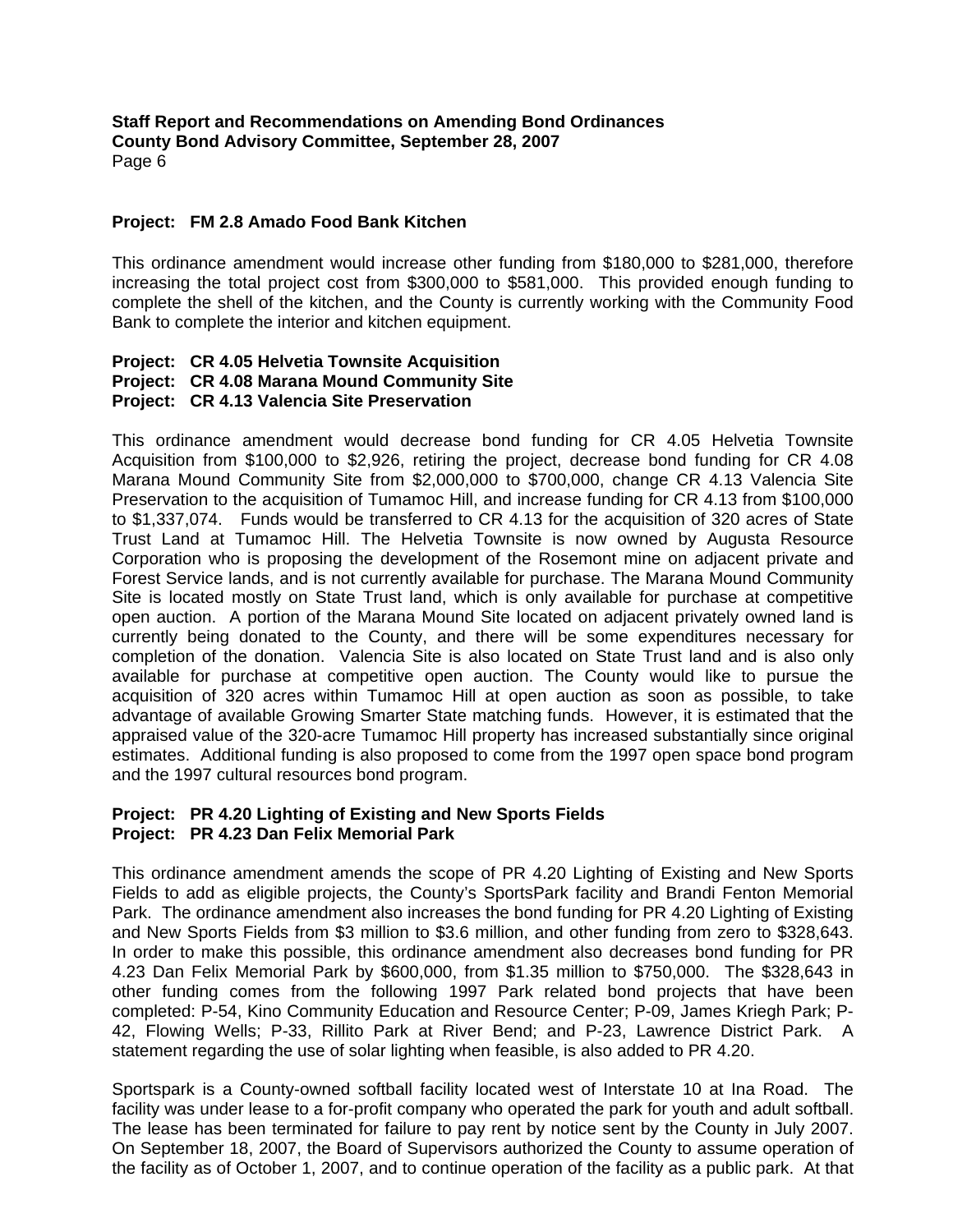#### **Staff Report and Recommendations on Amending Bond Ordinances County Bond Advisory Committee, September 28, 2007**  Page 7

same meeting, the Board requested that the Bond Advisory Committee consider appropriate bond ordinance amendments to provide \$1.5 million for funding the replacement of substandard sports field lighting at Sportspark, and to provide \$400,000 for funding new lighting to expand the use of up to three soccer fields at Brandi Fenton Memorial Park. This ordinance amendment would meet these Board requests.

All of the eligible projects listed under PR 4.20 Lighting of Existing and New Sports Fields, including the proposed Sportspark lighting and Brandi Fenton Memorial Park lighting, are either completed or can be completed with the addition of the \$600,000 from Dan Felix Memorial Park, and the addition of the \$328,643 from completed 1997 bond projects. With the exception of one basketball court rather than 2, the scope for PR 4.23 Dan Felix Memorial Park can be completed, with a balance of \$600,000 available.

### **Project: FM 4.44 Marana Continental Ranch New Library**

Due to increased library demand in this area, this ordinance amendment would increase the scope of the project from a 15,000 square foot library to a 20,000 square foot library, and increase other funding from none to \$1,895,000, which in turn increases the total cost of the project from \$5,500,000 to \$6,395,000. The Library District and the Town of Marana are providing the additional funding. The library is scheduled to be complete by April 2008.

### **Project: SS 6.02 Miscellaneous Conveyance Rehabilitation Projects**

This ordinance amendment would add the Carrillo Neighborhood to the list of eligible sewer rehabilitation projects. The project was recently completed.

### **Project: SS 6.07 Ina Road WPCF – Denitrification**

This ordinance amendment would change the location, scope, benefits, and name of the project, to incorporate the findings and recommendations of the Regional Optimization Master Plan (ROMP). The Committee and the Board have been briefed on the regulatory requirement to reduce nitrogen ammonia levels, the consequences of not complying, and the costs to comply. The County developed the ROMP to plan for meeting these regulatory requirements and meeting the needs of long-term demand for wastewater treatment. The cost of the plan will need to be funded from the 2004 bond program and future bond programs. The Board of Supervisors approved the ROMP on January 16, 2007. This ordinance amendment modifies this project to comply with the ROMP.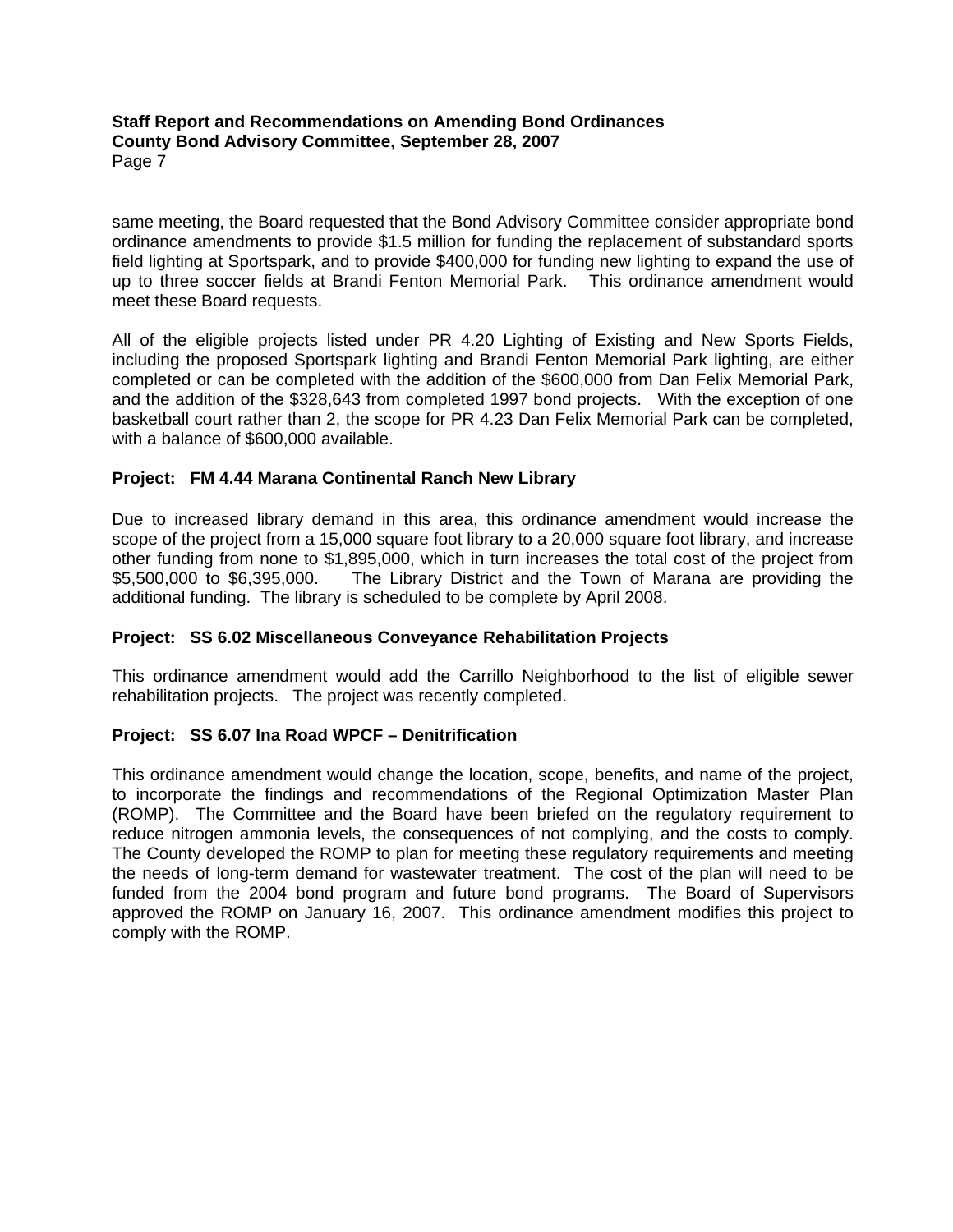#### **ORDINANCE NUMBER 2007-**

**AN ORDINANCE OF THE BOARD OF SUPERVISORS OF PIMA COUNTY ARIZONA RELATING TO GENERAL OBLIGATION AND SEWER REVENUE BOND PROJECTS AMENDING ORDINANCE NUMBER 1997-35 BOND IMPLEMENTATION PLAN, MAY 20, 1997 SPECIAL ELECTION (AS AMENDED SEPTEMBER 22, 1998 BY ORDINANCE NUMBER 1998-58; AUGUST 20, 2001 BY ORDINANCE NUMBER 2001-111; MARCH 9, 2004 BY ORDINANCE NUMBER 2004-15; OCTOBER 11, 2005 BY ORDINANCE NUMBER 2005-91; APRIL 4, 2006 BY ORDINANCE NUMBER 2006-19; OCTOBER 17, 2006 BY ORDINANCE NUMBER 2006-82; AND APRIL 10, 2007 BY ORDINANCE NUMBER 2007-32) FOR THE PURPOSE OF REALLOCATING BOND FUNDS, AMENDING THE SCOPE OF CERTAIN PROJECTS, AMENDING IMPLEMENTATION PERIODS FOR CERTAIN BOND PROJECTS, AND AUTHORIZING THE USE OF ADDITIONAL OTHER FUNDS TO FINANCE CERTAIN PROJECTS.** 

**WHEREAS**, The Board of Supervisors adopted Chapter 3.06 of the Pima County Code titled "Bonding Disclosure, Accountability and Implementation"; and,

**WHEREAS**, in compliance with Chapter 3.06, the Board of Supervisors adopted Ordinance Number 1997-35, the "Bond Implementation Plan, May 20, 1997 Special Election"; and,

**WHEREAS**, the Board of Supervisors, on September 22, 1998 enacted Ordinance No. 1998-58, on August 20, 2001 enacted Ordinance Number 2001-111, on March 9, 2004 enacted Ordinance Number 2004-14, on October 11, 2005 enacted Ordinance Number 2005-91, on April 4, 2006 enacted Ordinance Number 2006-19, on October 17, 2006 enacted Ordinance Number 2006-82 and on April 10, 2007 by Ordinance No. 2007-32 amending Ordinance No. 1997-35 in compliance with provisions of Chapter 3.06; and,

**WHEREAS**, the Board of Supervisors desires to amend Ordinance Number 1997-35 (as amended by Ordinance No. 1998-58, Ordinance No. 2001-111, Ordinance No. 2004-15, Ordinance No. 2005-91, Ordinance No. 2006-19, Ordinance No. 2006-82, and Ordinance No. 2007-32) in compliance with provisions of Chapter 3.06:

#### **NOW THEREFORE, IT IS HEREBY ORDAINED by the Board of Supervisors of Pima County, Arizona:**

Ordinance Number 1997-35 (as amended by Ordinance Number 1998-58, Ordinance Number 2001-111, Ordinance Number 2004-15, Ordinance Number 2005-91, Ordinance Number 2006- 19, Ordinance Number 2006-82 and Ordinance Number 2007-32), is hereby amended as follows: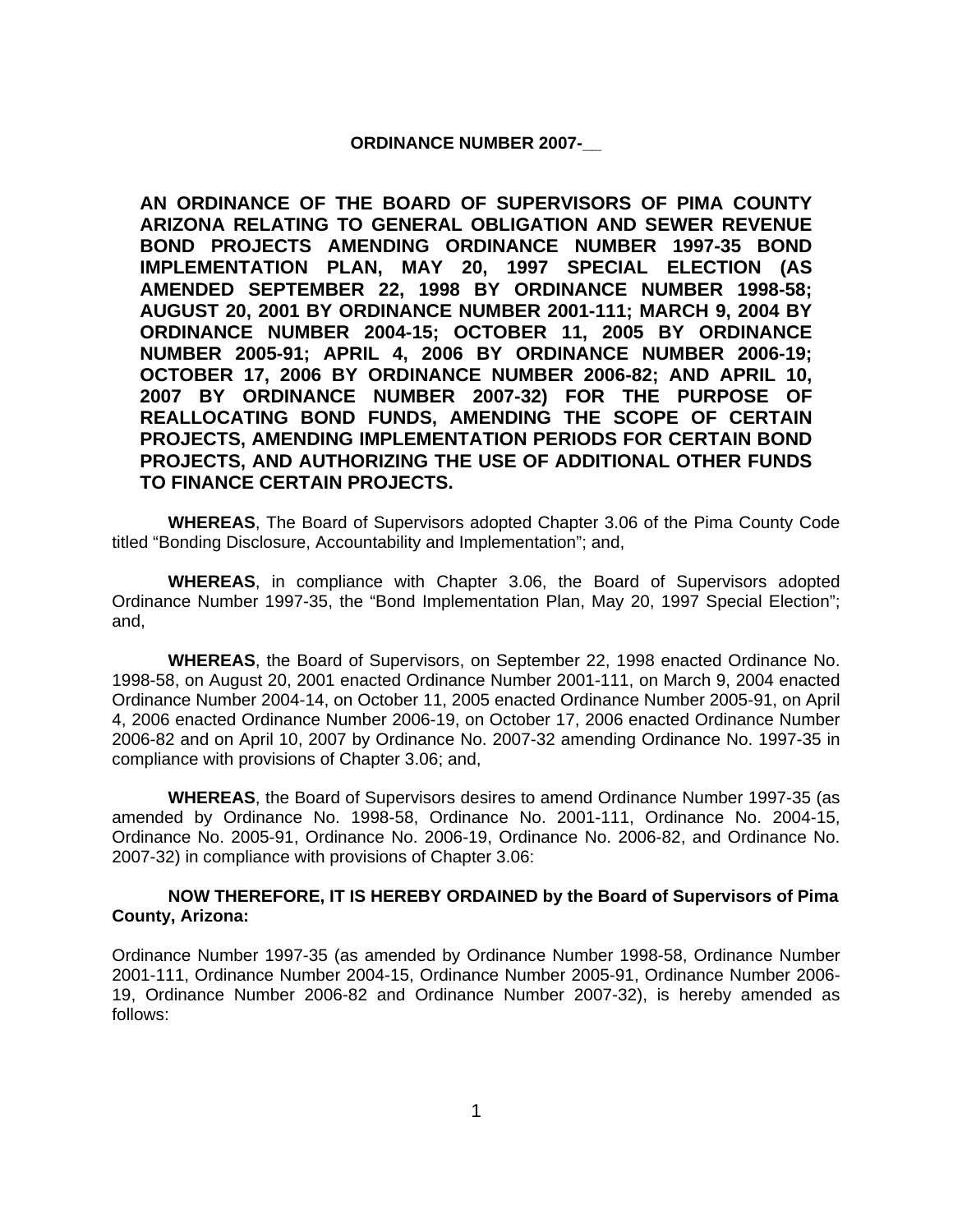### **Bond Improvement Plan May 20, 1997 Special Election**

### **C. Question No. 3 - Parks**

| 51) Project                   | Lawrence Community Center Lawrence Park Infrastructure<br>P-51              |  |  |
|-------------------------------|-----------------------------------------------------------------------------|--|--|
|                               | <u>Improvements</u>                                                         |  |  |
| Location:                     | 6855 South Mark Road                                                        |  |  |
| Bond Funding:                 | \$680,000                                                                   |  |  |
| Scope:                        | Work consists of development of a new community center building             |  |  |
|                               | within an existing district park property, including meeting and            |  |  |
|                               | programming rooms, access, parking, landscaping, and benches.               |  |  |
|                               | Work consists of development of construction documents for a new            |  |  |
|                               | community center building within an existing district park property to be   |  |  |
|                               | built at a later time with other funding. The center will include meeting   |  |  |
|                               | and programming rooms, access, parking, landscaping, and benches.           |  |  |
|                               | Infrastructure for the future community center including utilities, access, |  |  |
|                               | and parking will be constructed at this time.                               |  |  |
| Benefit:                      | Community center recreation and programming classes.                        |  |  |
| Other Funding:                | \$0                                                                         |  |  |
| Implementation Period:        | 46                                                                          |  |  |
| <b>Future Operating &amp;</b> |                                                                             |  |  |
| <b>Maintenance Costs:</b>     | \$334,000                                                                   |  |  |

### **D. Question No. 4 - Sonoran Desert Open Space and Historic Preservation**

| 5) Project    | SD-5 -- Tortolita Mountain Park                                                                                                                                                                                                                                                                                                                             |             |          |       |              |
|---------------|-------------------------------------------------------------------------------------------------------------------------------------------------------------------------------------------------------------------------------------------------------------------------------------------------------------------------------------------------------------|-------------|----------|-------|--------------|
| Location:     | Northwest                                                                                                                                                                                                                                                                                                                                                   |             |          |       |              |
| Bond Funding: | \$5,196,397                                                                                                                                                                                                                                                                                                                                                 |             |          |       |              |
| Scope:        | Land acquisition - 1000 or more acres to be acquired, plus road right-<br>of-way. Land acquisition includes upper watersheds for Ruelas and<br>Wild Burro Canyons plus right-of-way access and expansion of natural<br>resource areas along the current eastern boundary of the park, and<br>conservation of a 9-acre parcel northwest of Arthur Pack Park. |             |          |       |              |
|               | Parcels within planning acquisition area:                                                                                                                                                                                                                                                                                                                   |             |          |       |              |
|               | Parcel No.                                                                                                                                                                                                                                                                                                                                                  | Section     | Township | Range | Zoning       |
|               | 219-01-001E                                                                                                                                                                                                                                                                                                                                                 | 3           | 11 S     | 13 E  | RH.          |
|               | 219-01-001F                                                                                                                                                                                                                                                                                                                                                 | 4           | 11 S     | 13 E  | <b>RH</b>    |
|               | 219-01-001B                                                                                                                                                                                                                                                                                                                                                 | 5           | 11S      | 13 E  | <b>RH</b>    |
|               | 219-01-008D                                                                                                                                                                                                                                                                                                                                                 | 10          | 11S      | 13 E  | <b>RH</b>    |
|               | Parcel 36                                                                                                                                                                                                                                                                                                                                                   | 10S         | 12 E     |       | State lands  |
|               | numbers not                                                                                                                                                                                                                                                                                                                                                 | 31          | 10S      | 13 E  | within Pinal |
|               | assigned<br>219-07-0010,                                                                                                                                                                                                                                                                                                                                    | 32 (west 2) | 10S      | 13 E  | County       |
|               | 0020,0030                                                                                                                                                                                                                                                                                                                                                   | 17          | 11S      | 13E   |              |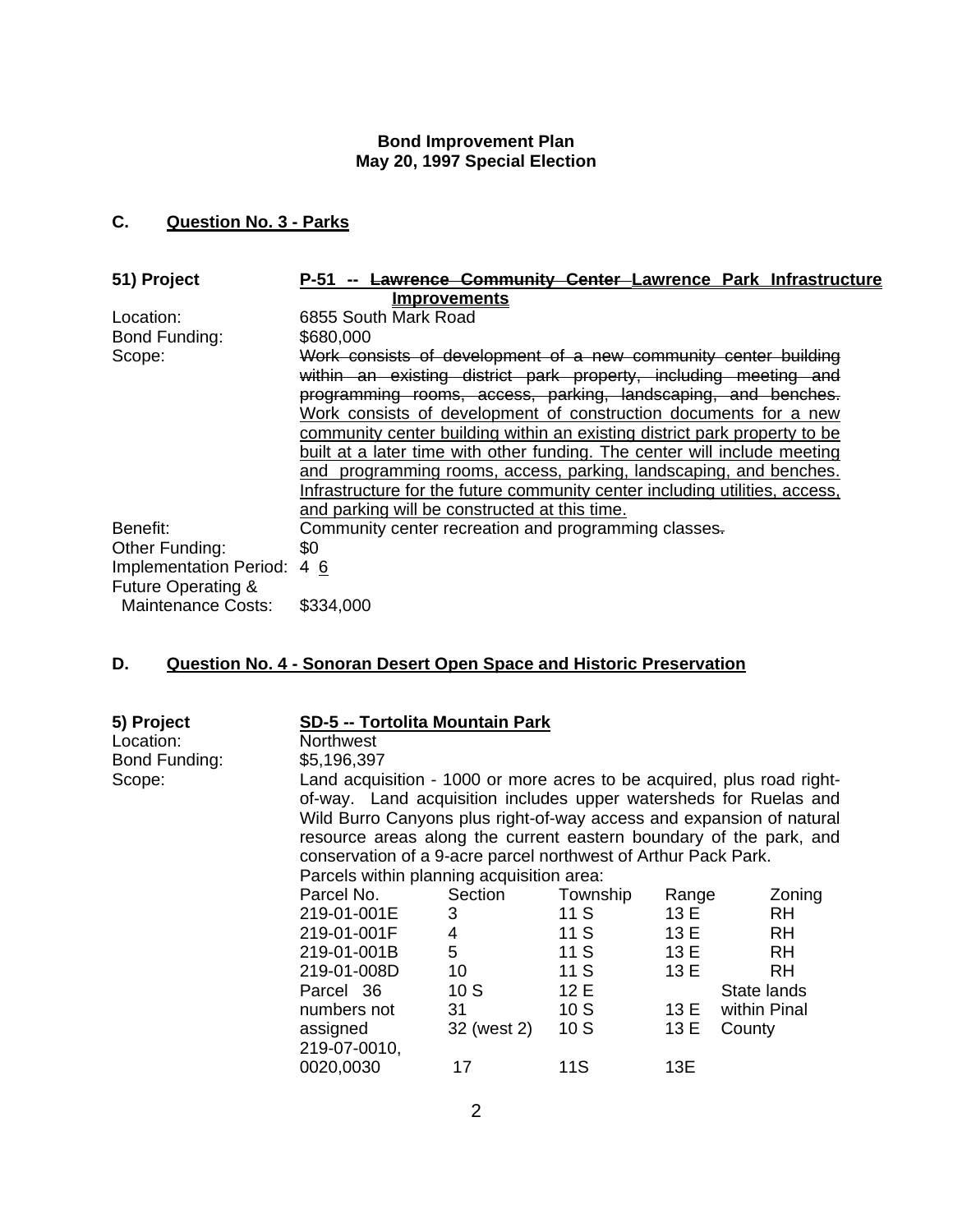| Benefit:<br>Other Funding:<br>Implementation Period: 2, 3, 4, 5<br><b>Future Operating &amp;</b><br><b>Maintenance Costs:</b> | Carpenter Ranch<br>Arizona Preserve Initiative #1, Tortolita Mountain Park and Tortolita<br>East Biological Corridor.<br>216-30-019B<br>216-04-0200<br>216-24-0090<br>216-24-0070<br>Additional parcels listed in Appendix A.<br>Protection of the Sonoran Desert.<br>To be determined; Growing Smarter matching funds; or other sources<br>to be determined.<br>Minimal                                                                                                                                                                                                                                                                                                                                                                                                                                                                                                                                              | 35<br>13<br>1<br>12<br>12 | 10S<br>12S<br><b>12S</b><br><b>12S</b><br><b>12S</b> | 12E<br>12E<br>12E<br>12E<br>12E | <b>SR</b><br><b>SR</b><br>Marana<br>Marana |
|-------------------------------------------------------------------------------------------------------------------------------|-----------------------------------------------------------------------------------------------------------------------------------------------------------------------------------------------------------------------------------------------------------------------------------------------------------------------------------------------------------------------------------------------------------------------------------------------------------------------------------------------------------------------------------------------------------------------------------------------------------------------------------------------------------------------------------------------------------------------------------------------------------------------------------------------------------------------------------------------------------------------------------------------------------------------|---------------------------|------------------------------------------------------|---------------------------------|--------------------------------------------|
| 32) Project<br>Location:<br>Bond Funding:<br>Scope:<br>Benefit:                                                               | <b>CA-31 -- Tumamoc Hill</b><br>West slope of Tumamoc Hill in the vicinity of "A" Mountain<br>\$400,000 \$1,249,392<br>Tumamoc Hill and the Desert Laboratory have unique and significant<br>value as open space that is critically important to the citizens of Pima<br>County. The 320 acres on the west slope of Tumamoc Hill has been<br>an integral part of the 869-acre Tumamoc Hill Preserve, which has<br>been in continuous use as an ecological research facility since 1903.<br>This site is currently owned by the Arizona State Land Department and<br>may be endangered by future sale and inappropriate development.<br>Acquisition of this parcel is planned.<br>Preservation of this important landmark as undisturbed natural open<br>space, to retain this site as a focal point in the community, and to<br>preserve its natural and cultural values for future public benefit.<br>\$0<br>Minimal |                           |                                                      |                                 |                                            |
| Other Funding:<br>Implementation Period: 3, 4, 5<br><b>Future Operating &amp;</b><br><b>Maintenance Costs:</b>                |                                                                                                                                                                                                                                                                                                                                                                                                                                                                                                                                                                                                                                                                                                                                                                                                                                                                                                                       |                           |                                                      |                                 |                                            |
| 34) Project<br>Location:<br>Bond Funding:<br>Scope:                                                                           | <b>CA-33 -- Valencia Site</b><br>Valencia Road at the Santa Cruz River, Tucson<br>\$900,000 \$50,608<br>The Valencia Site comprising some 80 acres in the vicinity of Valencia<br>Road and the Santa Cruz River is considered a highly significant<br>Hohokam ball court village site that is listed on the National Register of<br>Historic Places. The core area of the site is owned by the Arizona<br>State Land Department and remains essentially intact although<br>possibly threatened by future sale and development.<br>southernmost of two ball court villages that remain largely undisturbed                                                                                                                                                                                                                                                                                                             |                           |                                                      |                                 | It is the                                  |

in the Tucson metropolitan area. Acquisition of the core of the Valencia Site that contains the ball court and intensive village occupation and creation of the Valencia Site Archaeological Park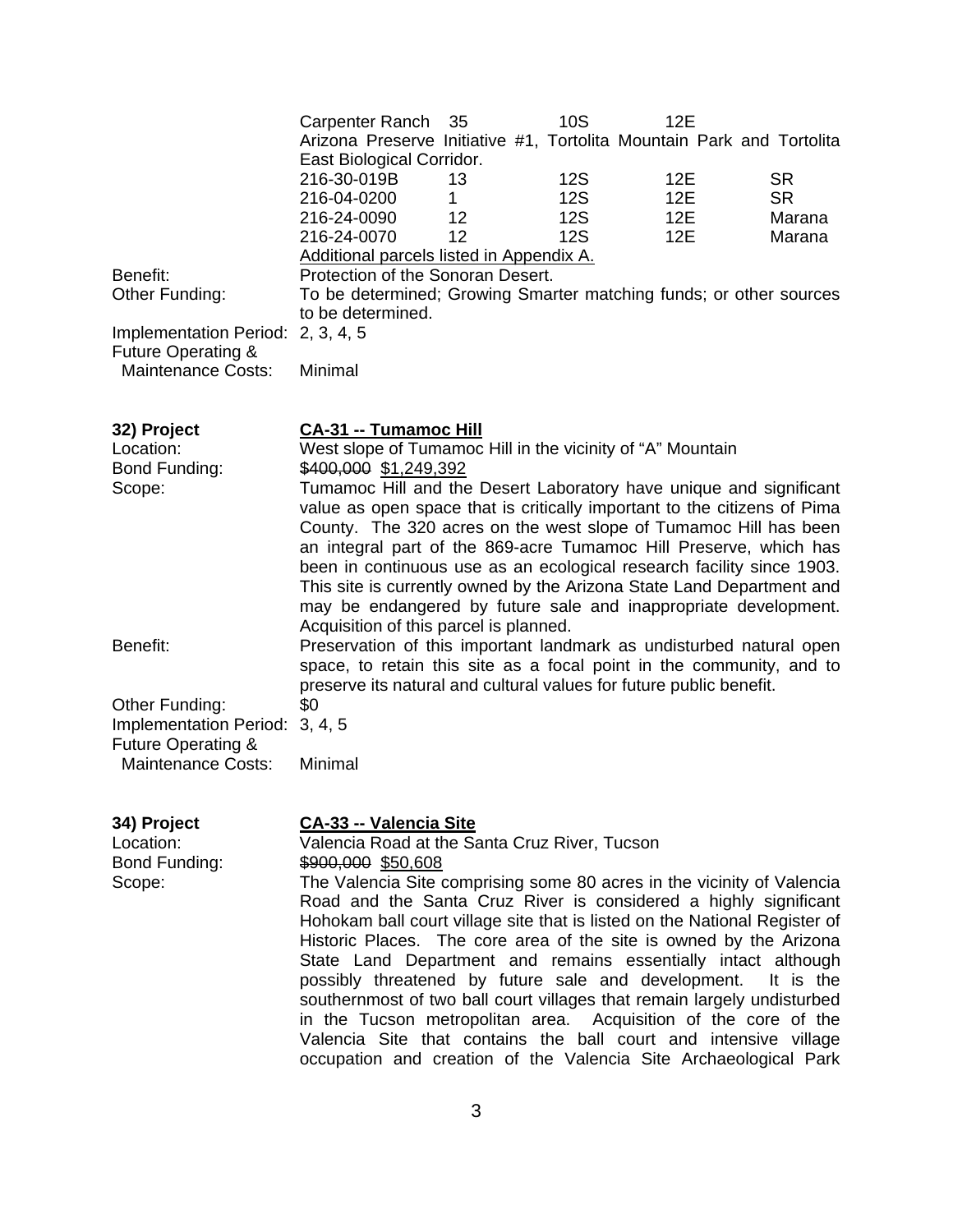|                                        | encompassing some 80 acres of the Hohokam and Archaic village area       |
|----------------------------------------|--------------------------------------------------------------------------|
|                                        | are planned. This project was retired and the Bond Funding reallocated   |
|                                        | to project CA-31 Tumamoc Hill.                                           |
| Benefit:                               | The project will permit preservation and protection of an archaeological |
|                                        | site and creation of an archaeological park for public enjoyment and     |
|                                        | interpretation and education.                                            |
| Other Funding:                         | \$0                                                                      |
| Implementation Period: 2, 3, 4 On-Hold |                                                                          |
| <b>Future Operating &amp;</b>          |                                                                          |
| <b>Maintenance Costs:</b>              | Minimal                                                                  |

### **E. Question No. 5 - Public Health, Safety, Recreational, and Cultural Facilities**

| 4) Project<br>Location:<br>Bond Funding:                        | L-4 -- Marana Library Expansion<br>Existing Marana Library Site 13370 North Lon Adams Road<br>\$100,000                                                                                                                                                     |
|-----------------------------------------------------------------|-------------------------------------------------------------------------------------------------------------------------------------------------------------------------------------------------------------------------------------------------------------|
| Scope:                                                          | Funds for refurbishing and upgrading the existing Marana Branch<br>Library, including improving the present parking lot, rewiring the facility<br>to accommodate new library technologies, and selected interior<br>upgrades to improve services for youth. |
| Benefit:                                                        | This site will provide increased program capability for extended library<br>and outreach to rural youth.                                                                                                                                                    |
| Other Funding:                                                  | \$0                                                                                                                                                                                                                                                         |
| Implementation Period: 4, 5, 6<br><b>Future Operating &amp;</b> |                                                                                                                                                                                                                                                             |
| <b>Maintenance Costs:</b>                                       | Minimal                                                                                                                                                                                                                                                     |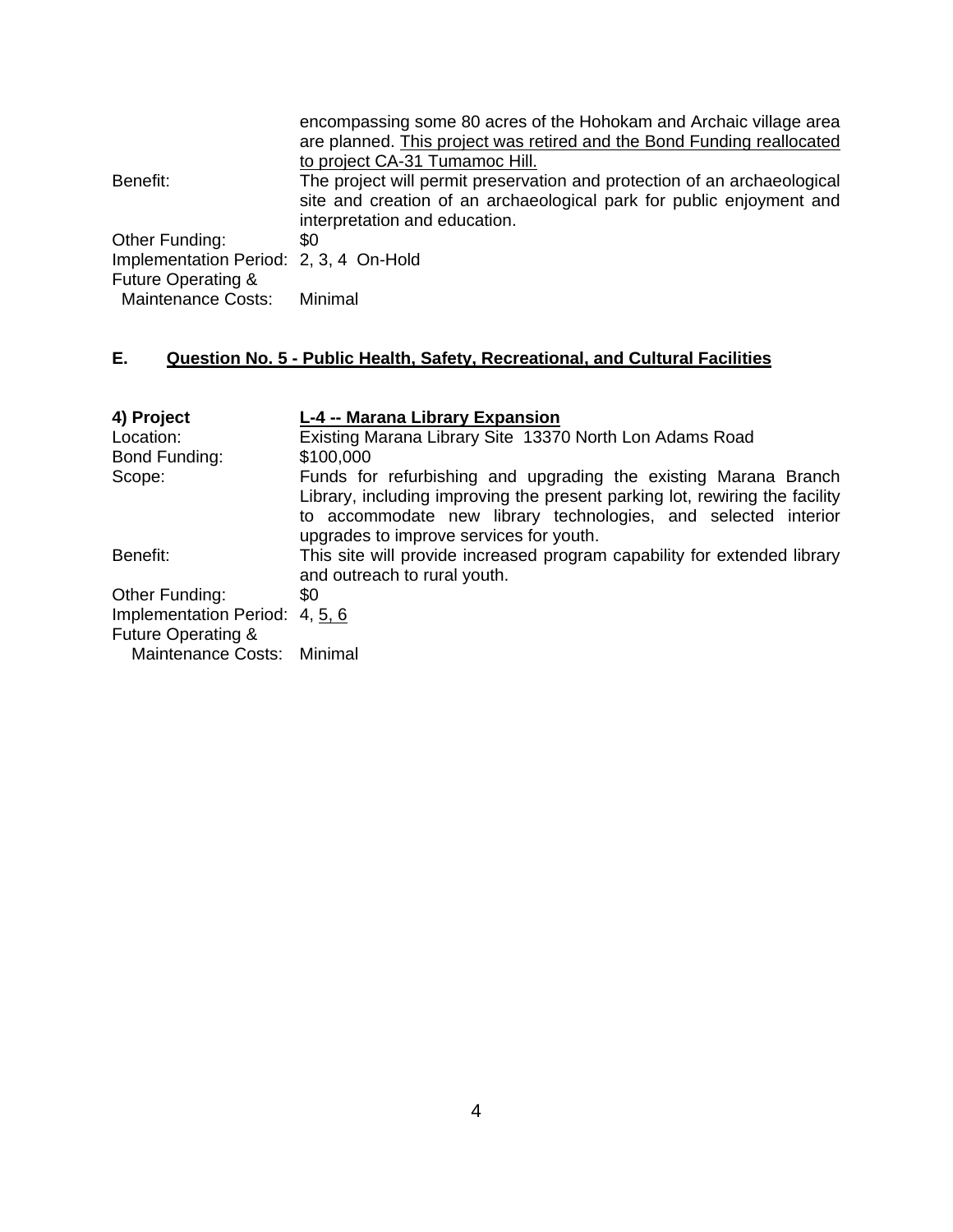## **Appendix A**

**Question No. 4 – Sonoran Desert Open Space and Historic Preservation Project SD-05 -- Tortolita Mountain Park Additional Eligible Parcels** 

| 218440260 | 22533048E |
|-----------|-----------|
| 21844056B | 22533048B |
| 21844067C | 22114002N |
| 219310110 | 22114002M |
| 21844067A | 22114002K |
| 219340010 | 22114002L |
| 219340020 | 22533048D |
| 219340070 | 22533048C |
| 219340080 | 225330510 |
| 219350030 | 22533048F |
| 224110420 | 22114009A |
| 224110430 | 22533053B |
| 216030010 | 22533053A |
| 216030020 | 221130130 |
| 224110410 | 22533054B |
| 22411049A | 22533054A |
| 216030030 | 22114006E |
| 216030040 | 221130120 |
| 224110440 | 22114007E |
| 216040200 | 22114007D |
| 216240070 | 22114015A |
| 216240090 | 22114013B |
| 22420001B | 22533055B |
| 224150010 | 22533055A |
| 224210030 | 22533057D |
| 224210020 | 225330560 |
| 224210040 | 221130110 |
| 224210050 | 22114006F |
| 22601009K | 22533057C |
| 22601009K | 22533057B |
| 22423001A | 22113009B |
| 216340680 | 22113009C |
| 216340670 | 22114006L |
| 216340660 | 22113010A |
| 221060020 | 221140160 |
| 221060100 | 22114017G |
| 22106032A | 22533058J |
| 221060260 | 22533058F |
| 22114002F | 22114018A |
| 221140100 | 22114017H |
| 22114011B | 22533058H |
| 221190040 | 22116029B |
| 221190050 | 22533059K |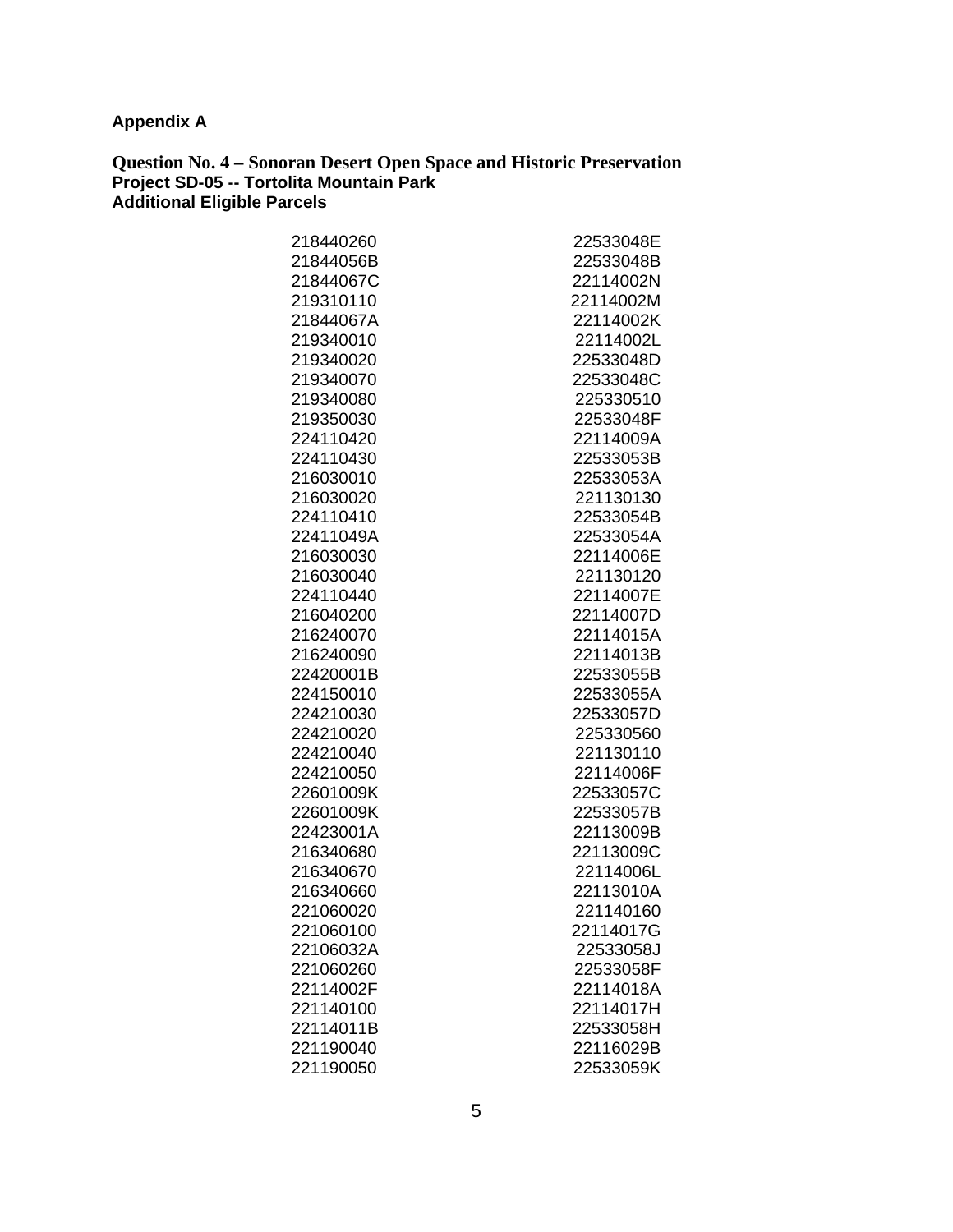**AS AMENDED by the Board of Supervisors of Pima County, Arizona, this \_\_\_ day of \_\_\_\_\_\_\_, 2007.**

Chairman, Board of Supervisors

 $\mathcal{L}=\mathcal{L}=\mathcal{L}=\mathcal{L}=\mathcal{L}=\mathcal{L}=\mathcal{L}=\mathcal{L}=\mathcal{L}=\mathcal{L}=\mathcal{L}=\mathcal{L}=\mathcal{L}=\mathcal{L}=\mathcal{L}=\mathcal{L}=\mathcal{L}=\mathcal{L}=\mathcal{L}=\mathcal{L}=\mathcal{L}=\mathcal{L}=\mathcal{L}=\mathcal{L}=\mathcal{L}=\mathcal{L}=\mathcal{L}=\mathcal{L}=\mathcal{L}=\mathcal{L}=\mathcal{L}=\mathcal{L}=\mathcal{L}=\mathcal{L}=\mathcal{L}=\mathcal{L}=\mathcal{$ 

 $\overline{a}$ 

 $\overline{a}$ 

Attest: **Attest: Reviewed by: Reviewed by:** 

Clerk, Board of Supervisors **County Administrator** 

Approved as to Form:

Civil Deputy County Attorney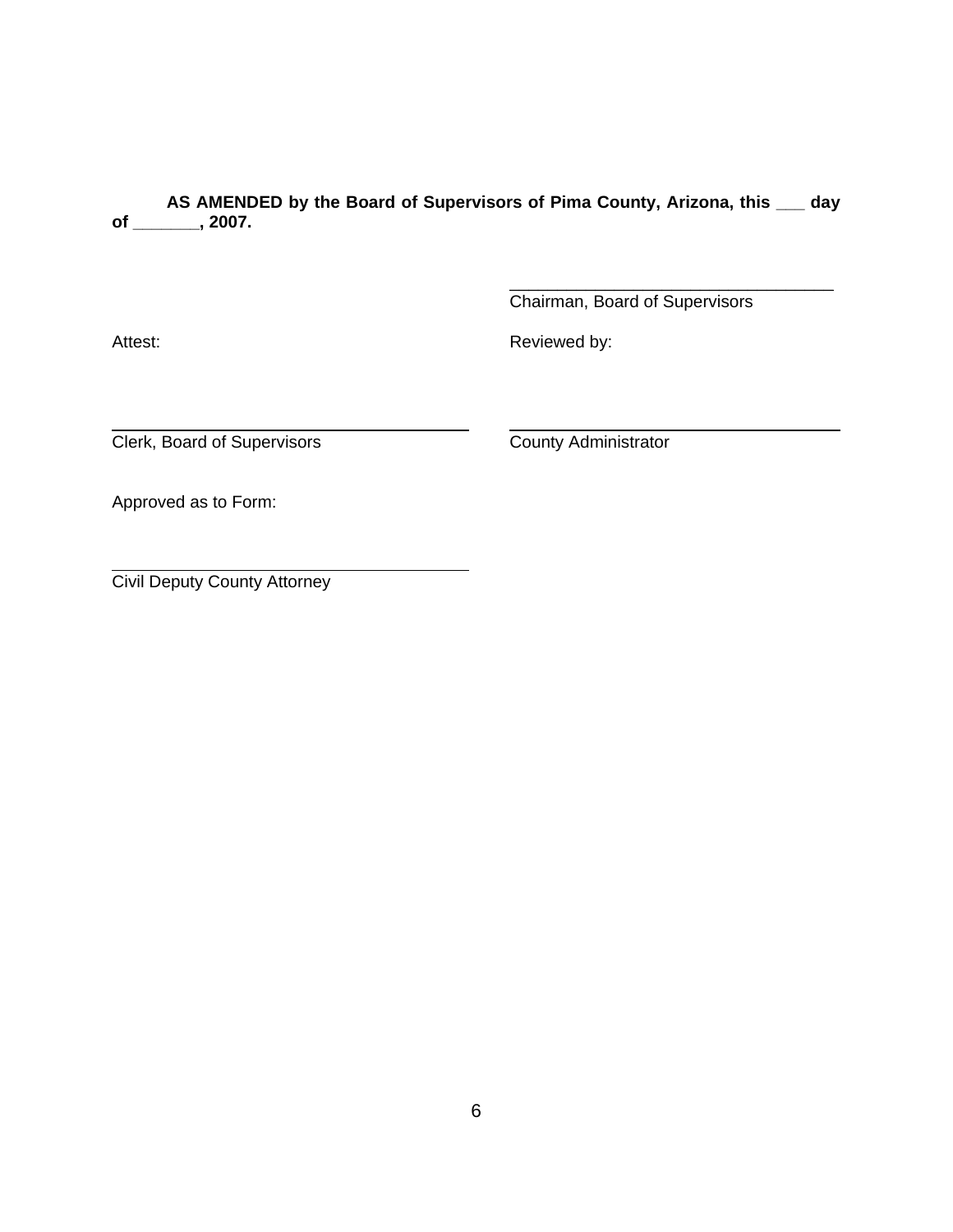### **ORDINANCE 2007- \_\_**

**AN ORDINANCE OF THE BOARD OF SUPERVISORS OF PIMA COUNTY ARIZONA RELATING TO HIGHWAY USER REVENUE FUND REVENUE BOND PROJECTS AMENDING ORDINANCE NUMBER 1997-80 BOND IMPLEMENTATION PLAN, NOVEMBER 4, 1997 SPECIAL ELECTION (AS AMENDED SEPTEMBER 22, 1998 BY ORDINANCE NO. 1998-59; AUGUST 20, 2001 BY ORDINANCE NO. 2001-112; DECEMBER 14, 2004 BY ORDINANCE NO. 2004-118; OCTOBER 11, 2005 BY ORDINANCE NO. 2005-90; APRIL 4, 2006 BY ORDINANCE NO. 2006-20; AND OCTOBER 17, 2006 BY ORDINANCE NO. 2006-83), TO AMEND PROJECT SCOPES, IMPLEMENTATION PERIOD SCHEDULES, AND BOND AND OTHER FUND ALLOCATIONS FOR CERTAIN PROJECTS.** 

**WHEREAS**, the Board of Supervisors adopted Chapter 3.06 of the Pima County Code titled "Bonding Disclosure, Accountability and Implementation"; and,

**WHEREAS**, in compliance with Chapter 3.06, the Board of Supervisors adopted Ordinance Number 1997-80, the "Transportation Bond Improvement Plan, November 4, 1997 Special Election"; and,

**WHEREAS**, the Board of Supervisors, on September 22, 1998 enacted Ordinance Number 1998-59 and on August 20, 2001 enacted Ordinance Number 2001-112 and on December 14, 2004 enacted Ordinance Number 2004-118 and on October 11, 2005 enacted Ordinance Number 2005- 90 and on April 4, 2006 enacted Ordinance Number 2006-20 and on October 17, 2006 enacted Ordinance Number 2006-83 amending Ordinance Number 1997-80 in compliance with provisions of Chapter 3.06; and,

**WHEREAS**, the Board of Supervisors desires to amend Ordinance Number 1997-80 (as amended by Ordinance Number 1998-59, Ordinance Number 2001-112, Ordinance Number 2004- 118, Ordinance Number 2005-90, Ordinance Number 2006-20 and Ordinance Number 2006-83) in compliance with provisions of Chapter 3.06;

### **NOW, THEREFORE, IT IS HEREBY ORDAINED by the Board of Supervisors of Pima County, Arizona:**

Ordinance Number 1997-80 (as amended by Ordinance Number 1998-59, Ordinance Number 2001-112, Ordinance Number 2004-118, Ordinance Number 2005-90, Ordinance Number 2006-20, and Ordinance Number 2006-83) is hereby amended as follows: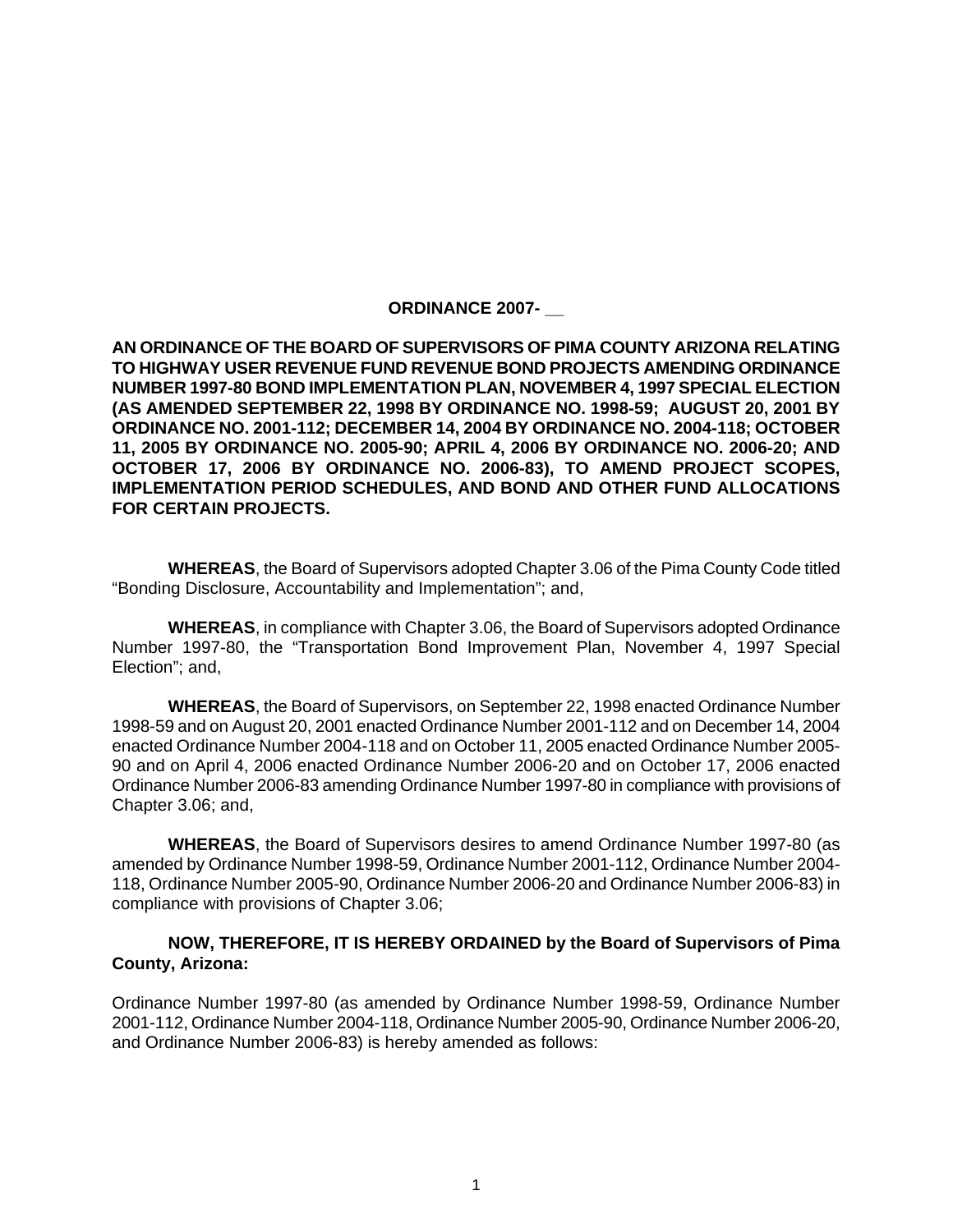| 17)                                                               | DOT-17 - Valencia Road: Mark Road to Camino de la Tierra                                                                                                                                                                                                                                                                                                                                                                                                                                                                                |  |  |
|-------------------------------------------------------------------|-----------------------------------------------------------------------------------------------------------------------------------------------------------------------------------------------------------------------------------------------------------------------------------------------------------------------------------------------------------------------------------------------------------------------------------------------------------------------------------------------------------------------------------------|--|--|
| Location:                                                         | <b>Unincorporated County</b>                                                                                                                                                                                                                                                                                                                                                                                                                                                                                                            |  |  |
| Bond Funding:                                                     | \$5,800,000                                                                                                                                                                                                                                                                                                                                                                                                                                                                                                                             |  |  |
| Scope:                                                            | This project will widen Valencia Road to increase capacity and enhance<br>safety. The roadway will have four travel lanes, multi-use lanes and raised<br>landscape median, storm drains, edge landscaping and provision for<br>pedestrians.                                                                                                                                                                                                                                                                                             |  |  |
| Benefit:                                                          | This project will reduce traffic congestion and enhance safety along Valencia<br>Road. The estimated economic value of the improvements to traffic flow and<br>reductions in accidents are \$32.65 million. The project benefit/cost ratio is<br>4.8.                                                                                                                                                                                                                                                                                   |  |  |
| Other Funding:                                                    | \$1,000,000 (1,000,000 Impact Fee Funds) \$15,298,000 (\$11,866,000<br>Impact Fees, \$302,000 Tucson Water, \$3,130,000 Urban HURF)                                                                                                                                                                                                                                                                                                                                                                                                     |  |  |
| <b>Implementation Period:</b>                                     | 4/5/6                                                                                                                                                                                                                                                                                                                                                                                                                                                                                                                                   |  |  |
| <b>Future Annual Operating &amp;</b><br><b>Maintenance Costs:</b> | \$30,000                                                                                                                                                                                                                                                                                                                                                                                                                                                                                                                                |  |  |
| 18)                                                               | DOT-18 - Cortaro Farms Road, Union Pacific Railroad Crossing to<br><b>Thornydale Road</b>                                                                                                                                                                                                                                                                                                                                                                                                                                               |  |  |
| Location:                                                         | Unincorporated County, Marana                                                                                                                                                                                                                                                                                                                                                                                                                                                                                                           |  |  |
| Bond Funding:                                                     | \$8,200,000 \$10,644,000                                                                                                                                                                                                                                                                                                                                                                                                                                                                                                                |  |  |
| Scope:                                                            | The proposed project consists of widening Cortaro Farms Road, adjusting<br>the horizontal alignment at the railroad approach and correcting the grade<br>over the railroad and the adjacent Cortaro-Marana Irrigation District canal.<br>The project will have four traffic lanes, multi-use lanes, outside curbs, storm<br>drains and landscaping. The median treatment will be either a raised<br>landscape median or a median two-way left-turn lane, depending on further<br>evaluation of local area access and circulation needs. |  |  |
| Benefit:                                                          | The project will reduce traffic congestion and enhance safety along Cortaro<br>Farms Road. The estimated economic value of the improvements to traffic<br>flow and reductions in accidents are \$8.05 million. The benefit/cost ratio is<br>0.8.                                                                                                                                                                                                                                                                                        |  |  |
| Other Funding:                                                    | \$6,500,000 (800,000 Urban Area HURF, 5,700,000 County HURF, 47,000<br>Other) \$19,391,000 (\$14,962,000 Urban HURF, \$4,384,000 Impact Fees,<br>45,000 Development Services)                                                                                                                                                                                                                                                                                                                                                           |  |  |
| <b>Implementation Period:</b>                                     | 1/2/3/4 6/7                                                                                                                                                                                                                                                                                                                                                                                                                                                                                                                             |  |  |
| <b>Future Annual Operating &amp;</b><br><b>Maintenance Costs:</b> | \$36,000                                                                                                                                                                                                                                                                                                                                                                                                                                                                                                                                |  |  |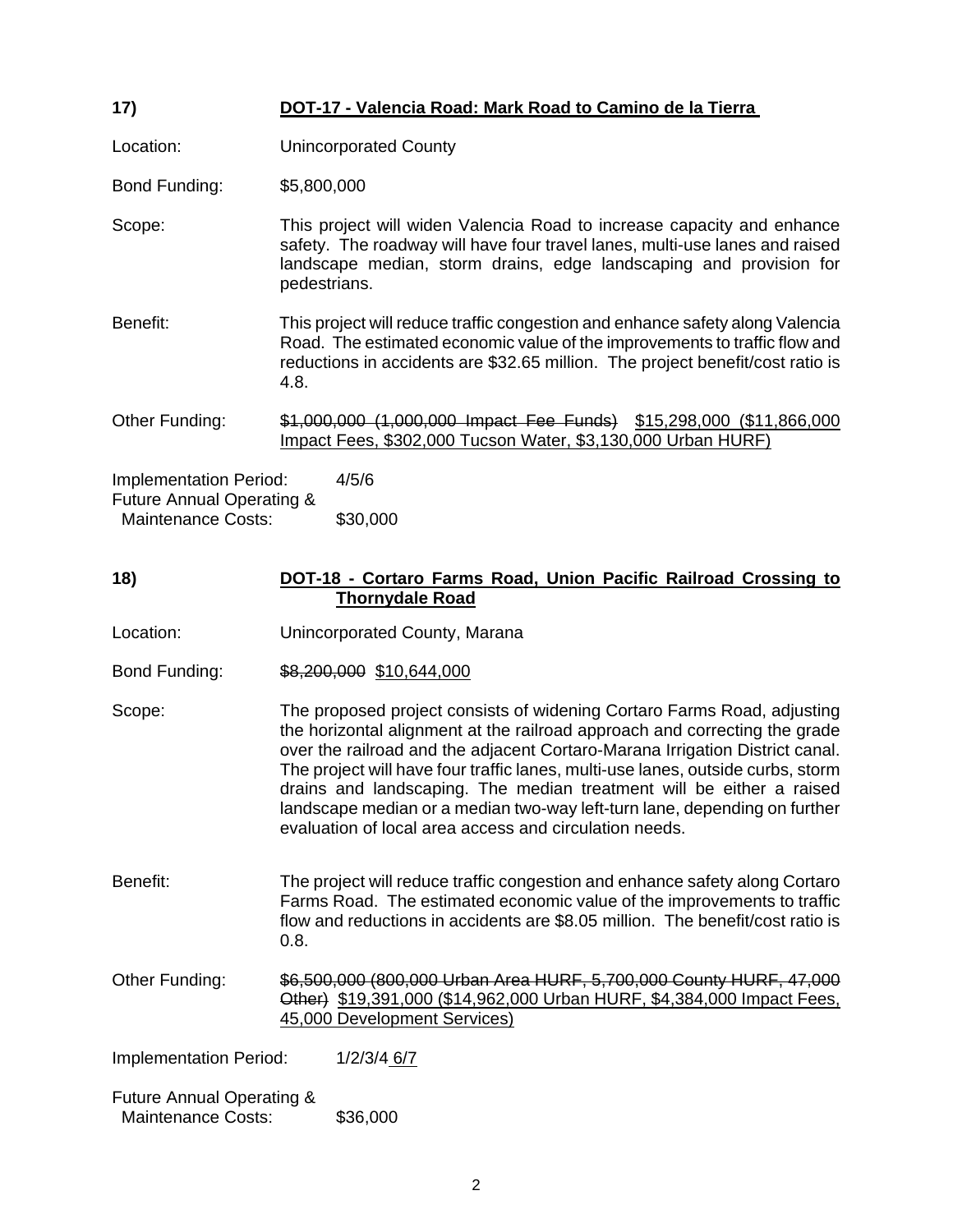### **24) DOT-24 - Mainsail Boulevard and Twin Lakes Drive, Twenty-Seven Wash Vicinity**

- Location: Unincorporated County (Catalina)
- Bond Funding: \$2,700,000

Scope: The proposed improvements include construction of Mainsail Boulevard as a two-lane road across Twenty-seven Wash between Oracle Highway and Twin Lakes Drive/Forecastle Avenue. The extension of Twin Lakes north of Mainsail to Tortolita Street will also be considered as part of this project. The improvements will consist of a two-lane roadway and box culvert structure to carry the wash under the road. Proposed improvements will provide improved all-weather access to Catalina and will provide alternatives to residential streets for access from existing neighborhoods out to Oracle Highway.

- Benefit: The project benefits include revision of connections in the collector street system in Catalina per the Lago del Oro Plan and provision of all-weather access for major portions of the community. The new connections will allow traffic to divert from local neighborhood streets to the collector roadway system. The project will also improve response for emergency vehicles.
- Other Funding: None Proposed

Implementation Period: 3/4 8

Future Annual Operating & Maintenance Costs: \$21,000

### **25) DOT-25 - Interstate 19 Southbound Frontage Road at Continental Road**

Location: Unincorporated County (Green Valley) (ADOT right-of-way)

- Bond Funding: \$1,000,000
- Scope: The project will realign the southbound Frontage Road to connect with the recently improved intersection of Continental Road at Continental Plaza. The project will separate the southbound on and off ramps at I-19 from the Frontage Road intersection to improve safety and allow for future signalization of the ramp intersections. The project will consist of construction of a new two-lane road south of Continental Road on new alignment to connect with the existing Frontage Road. Provision for the connection was included in the design and construction of the traffic signal at Continental Plaza.
- Benefit: This project will reduce congestion and improve safety by providing the signalized access between the Frontage Road and Continental Road. The increased separation will provide for better operation of the interchange intersections with Continental Road and will reduce the number of traffic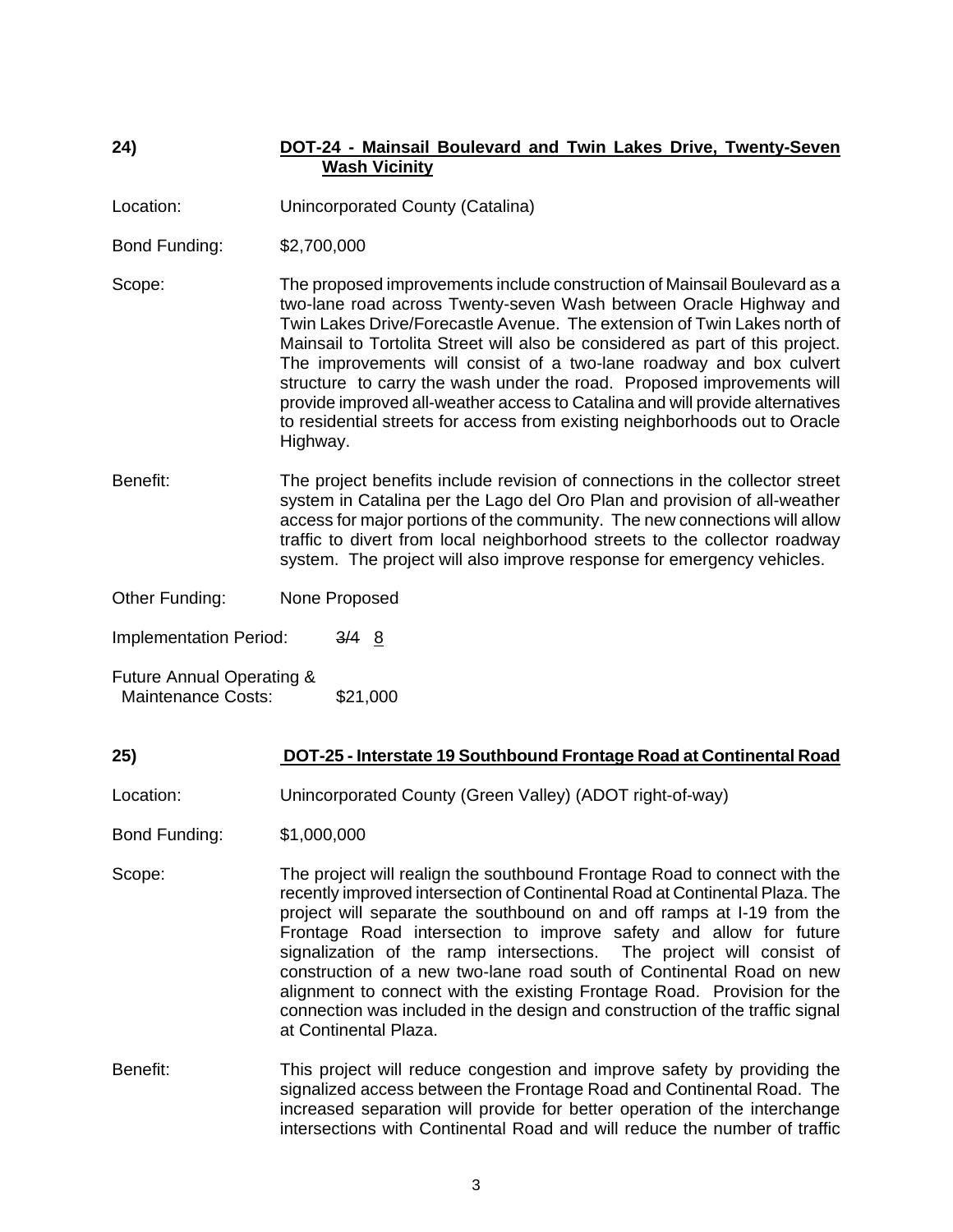signals that would have to be installed along Continental Road in the future as traffic volumes in this area of Green Valley increase.

Other Funding: \$500,000 \$2,146,811 (\$1,217,445 Impact Fees, \$329,366 County HURF, \$600,000 State of Arizona)

Implementation Period: 1/2/3/4/5

Future Annual Operating & Maintenance Costs: \$4,500

### **47) DOT-47 - Sunrise Drive, Craycroft Road to Kolb Road**

- Location: Unincorporated County
- Bond Funding: \$12,000,000 \$23,322,000
- Scope: The project will widen Sunrise Drive to four lanes with multi-use lanes, drainage improvements, landscaping and neighborhood screening and noise mitigation as required. The median treatment will be a raised landscape median or a median two-way left-turn lane pending further evaluation of local area access and circulation requirements. The proposed project is intended to retain the existing outer limits of the cut and fill slopes along Sunrise Drive, therefore will incorporate structural retaining walls as necessary. Needed revisions or improvements to transverse drainage will be included with the project.
- Benefit: The project will reduce congestion and enhance safety along Sunrise Drive. The estimated economic value of the improvements to traffic flow and reductions in accidents are \$41.84 million. The benefit/cost ratio is 3.2.

Other Funding: \$1,000,000 (Urban Area HURF) \$0

Implementation Period: 3/4 6/7 Future Annual Operating & Maintenance Costs: \$31,500

| 50)           | DOT-50 - Kinney Road, Ajo Way to Bopp Road                                                                                                                                                                                                                                                           |
|---------------|------------------------------------------------------------------------------------------------------------------------------------------------------------------------------------------------------------------------------------------------------------------------------------------------------|
| Location:     | Unincorporated County                                                                                                                                                                                                                                                                                |
| Bond Funding: | \$3,800,000                                                                                                                                                                                                                                                                                          |
| Scope:        | The project will widen Kinney Road to four lanes with improved shoulders,<br>roadside drainage and landscaping. The median treatment will be either a<br>raised landscape median or a two-way median left-turn lane pending further<br>evaluation of local area access and circulation requirements. |
| Benefit:      | The project will reduce congestion and enhance safety along Kinney Road.<br>The estimated economic value of the improvements to traffic flow and<br>reductions in accidents are \$4.81 million. The benefit/cost ratio is 1.2:1.                                                                     |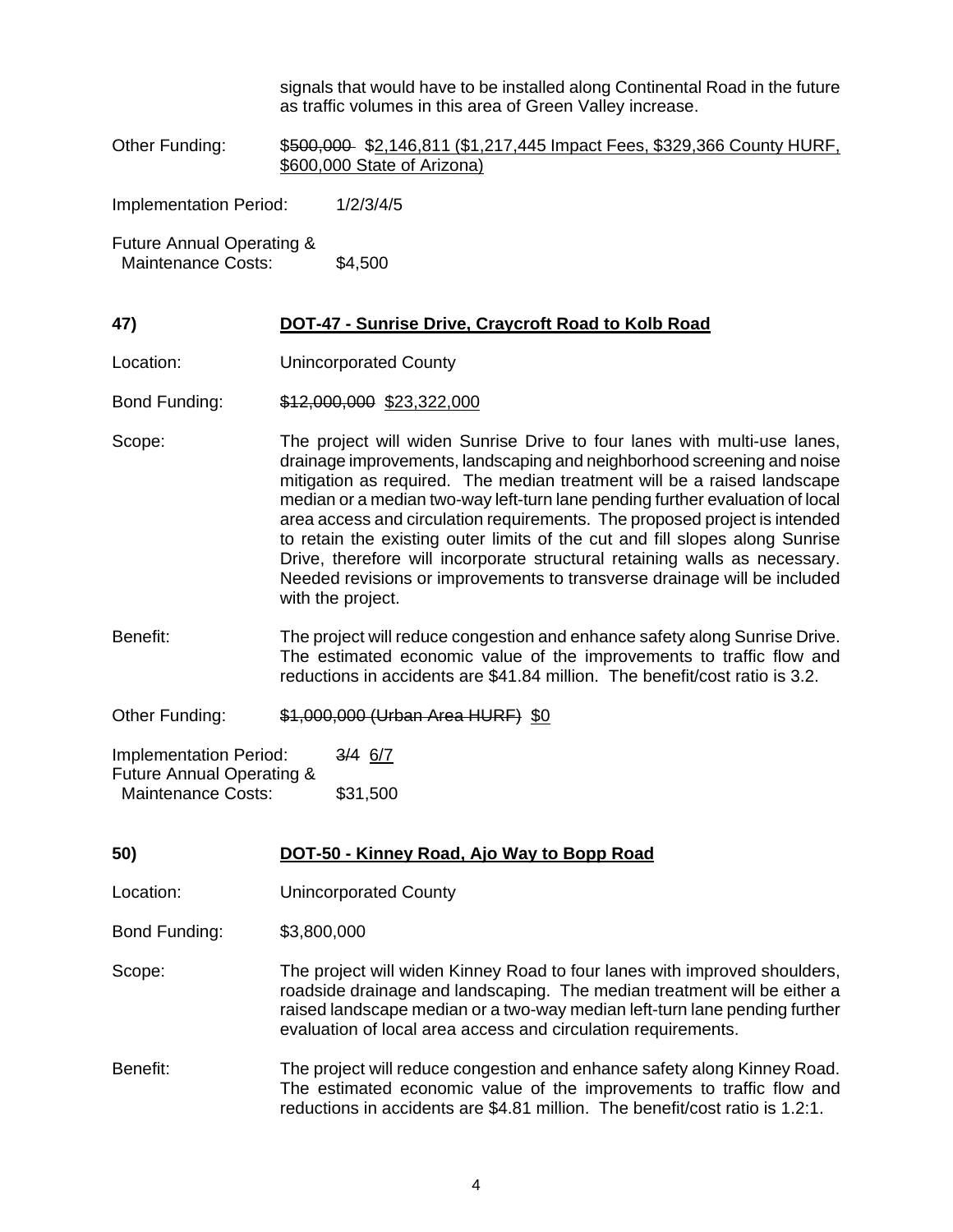Other Funding: \$200,000 (Impact Fee Funds) \$9,863,000 (\$8,043,000 Impact Fees, \$1,819,000 ADOT)

Implementation Period: 3/4 5/6

Future Annual Operating & Maintenance Costs: \$9,000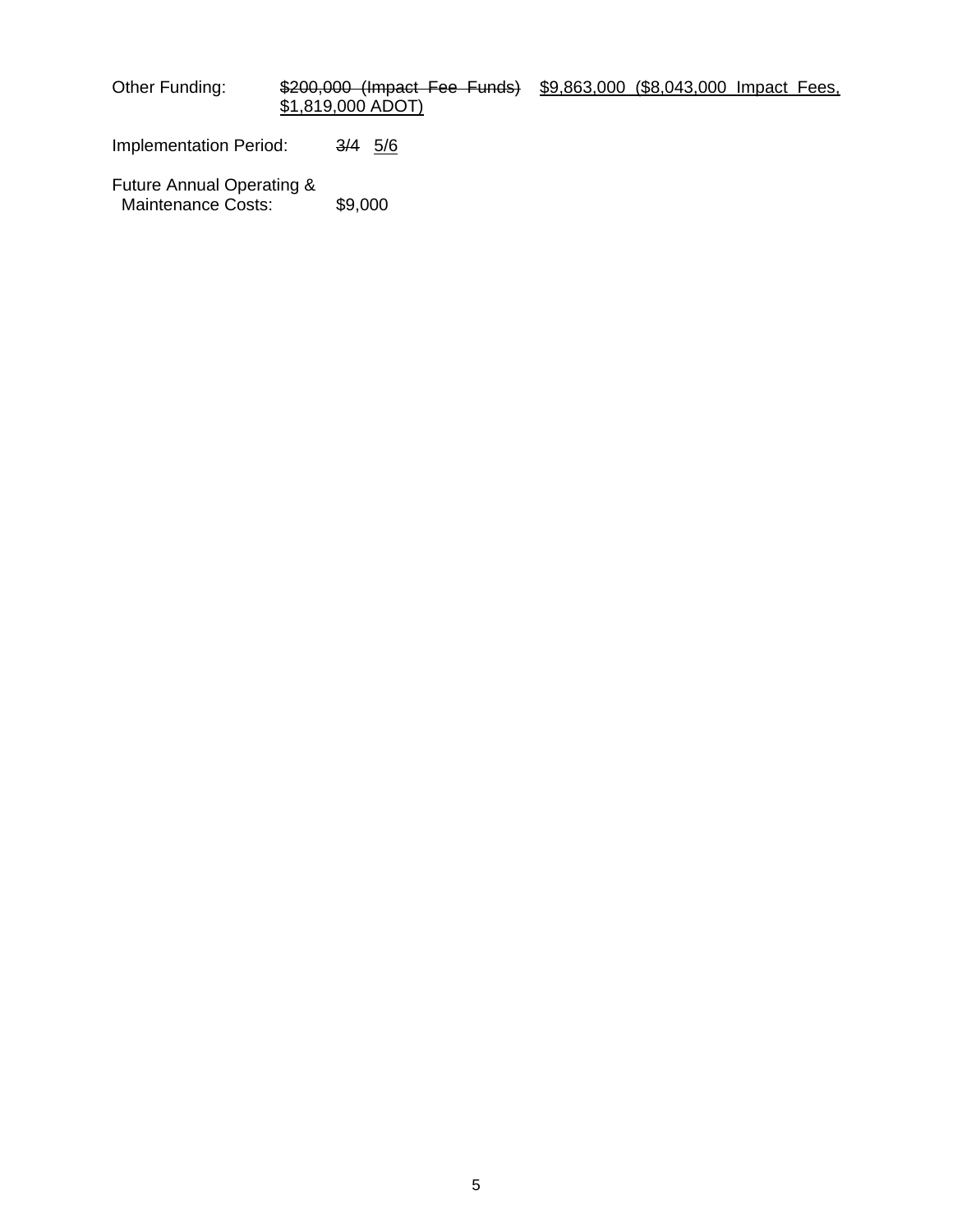**AS AMENDED by the Board of Supervisors of Pima County, Arizona, this \_\_\_\_ day of \_\_\_\_\_\_\_, 2007.** 

> $\overline{a}$ Chair, Pima County Board of Supervisors

Attest: **Attest: Reviewed by:** 

 $\overline{a}$ Clerk, Pima County Board of Supervisors Pima County Administrator

Approved as to Form:

 $\overline{a}$ Civil Deputy County Attorney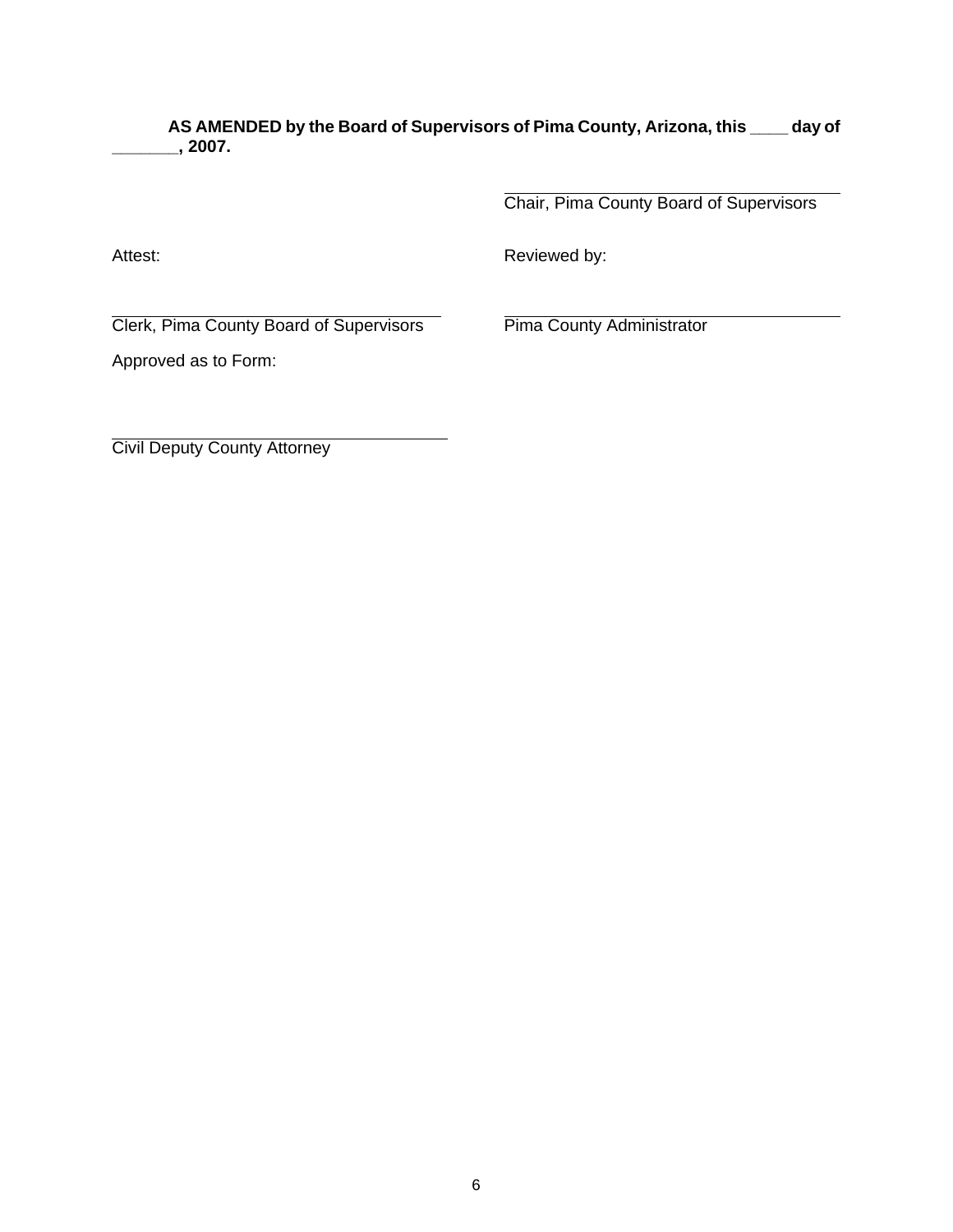### **ORDINANCE NO. 2007 - \_\_\_**

**AN ORDINANCE OF THE BOARD OF SUPERVISORS OF PIMA COUNTY ARIZONA RELATING TO GENERAL OBLIGATION AND SEWER REVENUE BOND PROJECTS AMENDING ORDINANCE NUMBER 2004-18 BOND IMPLEMENTATION PLAN, MAY 18, 2004 SPECIAL ELECTION (AS AMENDED OCTOBER 11, 2005 BY ORDINANCE NUMBER 2005-92 AND APRIL 4, 2006 BY ORDINANCE NUMBER 2006-21 AND OCTOBER 17, 2006 BY ORDINANCE NUMBER 2006-84 AND APRIL 10, 2007 BY ORDINANCE NUMBER 2007-33) FOR THE PURPOSE OF REALLOCATING BOND FUNDS, AMENDING THE SCOPE OF CERTAIN PROJECTS, AMENDING IMPLEMENTATION PERIODS FOR CERTAIN BOND PROJECTS, AND AUTHORIZING THE USE OF ADDITIONAL OTHER FUNDS TO FINANCE CERTAIN PROJECTS.** 

 **WHEREAS**, the Board of Supervisors adopted Chapter 3.06 of the Pima County Code titled "Bonding Disclosure, Accountability and Implementation; and,

**WHEREAS**, in compliance with Chapter 3.06, the Board of Supervisors adopted Ordinance Number 2004-18, the "Bond Implementation Plan, May 18, 2004 Special Election;" and

**WHEREAS**, the Board of Supervisors, on October 11, 2005 enacted Ordinance Number 2005-92 and on April 4, 2006 enacted Ordinance Number 2006-21 and on October 17, 2006 enacted Ordinance Number 2006-84 and on April 10, 2007 enacted Ordinance Number 2007-33 amending Ordinance Number 2004-18 in compliance with provisions of Chapter 3.06; and

**WHEREAS**, the Board of Supervisors desires to amend Ordinance Number 2004-18 (as amended by Ordinance Number 2005-92, Ordinance Number 2006-21, Ordinance Number 2006-84 and Ordinance Number 2007-33) in compliance with provisions of Chapter 3.06:

### **NOW THEREFORE, IT IS HEREBY ORDAINED by the Board of Supervisors of Pima County, Arizona:**

Ordinance Number 2004-18 (as amended by Ordinance Number 2005-92, Ordinance Number 2006-21, Ordinance Number 2006-84 and Ordinance Number 2007-33), is hereby amended as follows: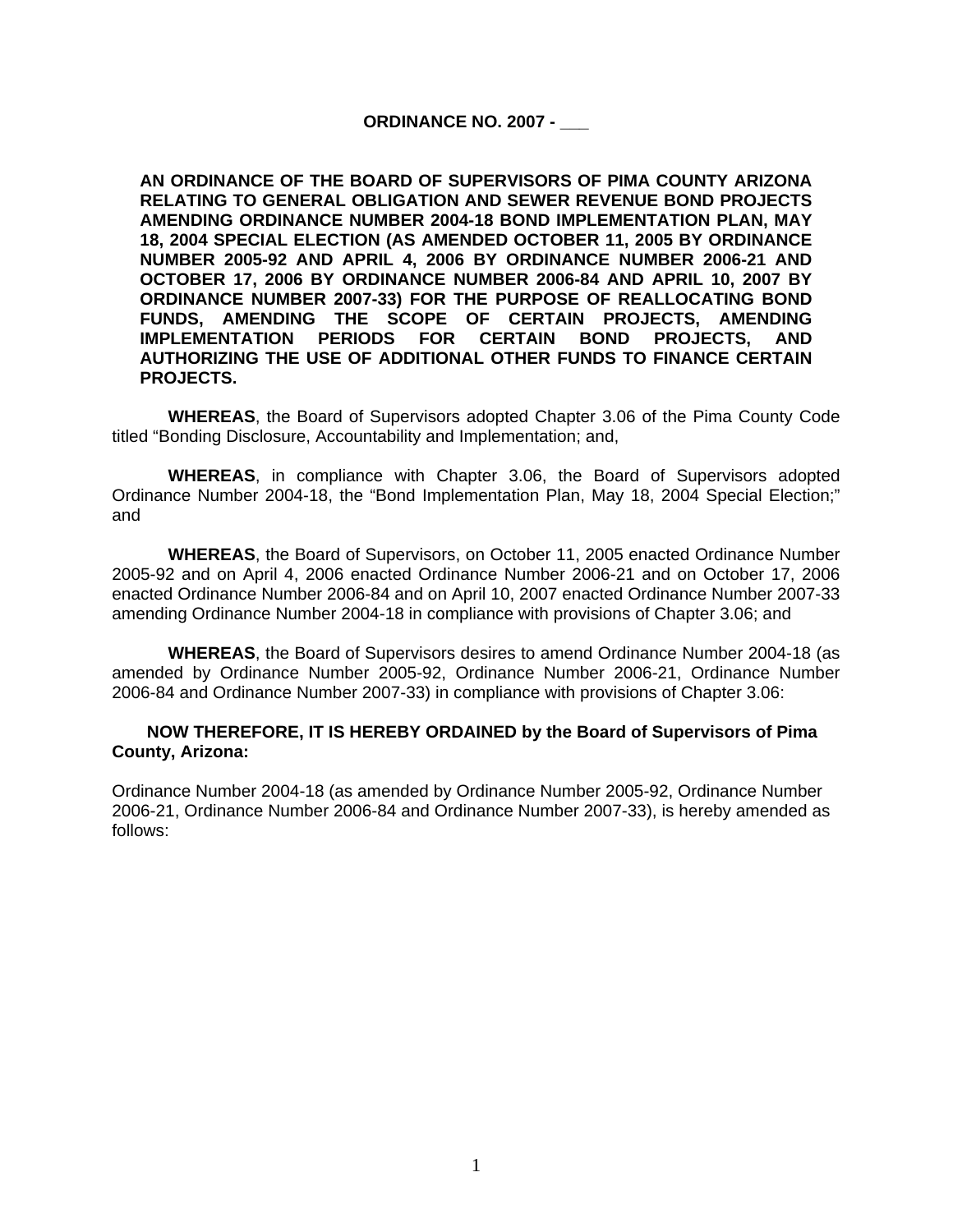### **Bond Implementation Plan May 18, 2004 Special Election**

### **Question No. 2 - Public Health and Community Facilities**

### **2.6 Green Valley Performing Arts Center Phase 2**

**Location:** 1250 West Continental Road, Green Valley, Arizona

**Scope:** Construct a multimedia performing arts facility for musical theater, dance, drama and other fine arts uses. The facility will be approximately 32,000 11,000 square feet in area and will include a 500-seat theater, stage house, a 150-seat multipurpose performance studio, visual arts gallery, lobby, and concessions, dressing rooms, and other support spaces. The facility is to be designed with superior acoustics and appropriate spaces that meet the needs of an aging population.

Phase One, built with Pima County 1997 General Obligation Bonds and Pima Community College General Obligation Bonds has recently been completed. It includes a Pima College Community Learning Center and one rehearsal and performance studio for community use.

**Benefits:** This new facility will be the only performing arts building in southern Pima County to have a theater quality auditorium to enhance the quality of life for the residents of southern Pima County, including residents of Sahuarita

**Cost:** \$12,000,000, with Planning/Design being \$1,140,000, Construction being \$10,704,000, and Other being \$156,000.S \$4,000,000

**Bond Funding:** \$4,000,000

**Other Funding:** \$8,000,000 - private funding that is being raised. If private fund-raising is not successful, the County can amend the Bond Implementation Plan to revise the scope to fit the Bond and private funding available. None.

**Project Duration:** Planning at 20 to 22 months, Design at 13 to 15 months, and Construction at 21 to 24 months.

**Implementation Period:** 2, 3, 4, 5, 6

**Project Management:** Pima County Facilities Management

**Future Operating and Maintenance Costs:** To be determined during the course of design since the scope of the project is contingent on the level of private funding secured. Pima County and Pima College will execute an intergovernmental agreement establishing responsibilities for operation and maintenance of the joint Performing Arts Center and Adult Education Center. Funding for operations and maintenance of the Performing Arts Center could come in part from revenues generated by use of the facility.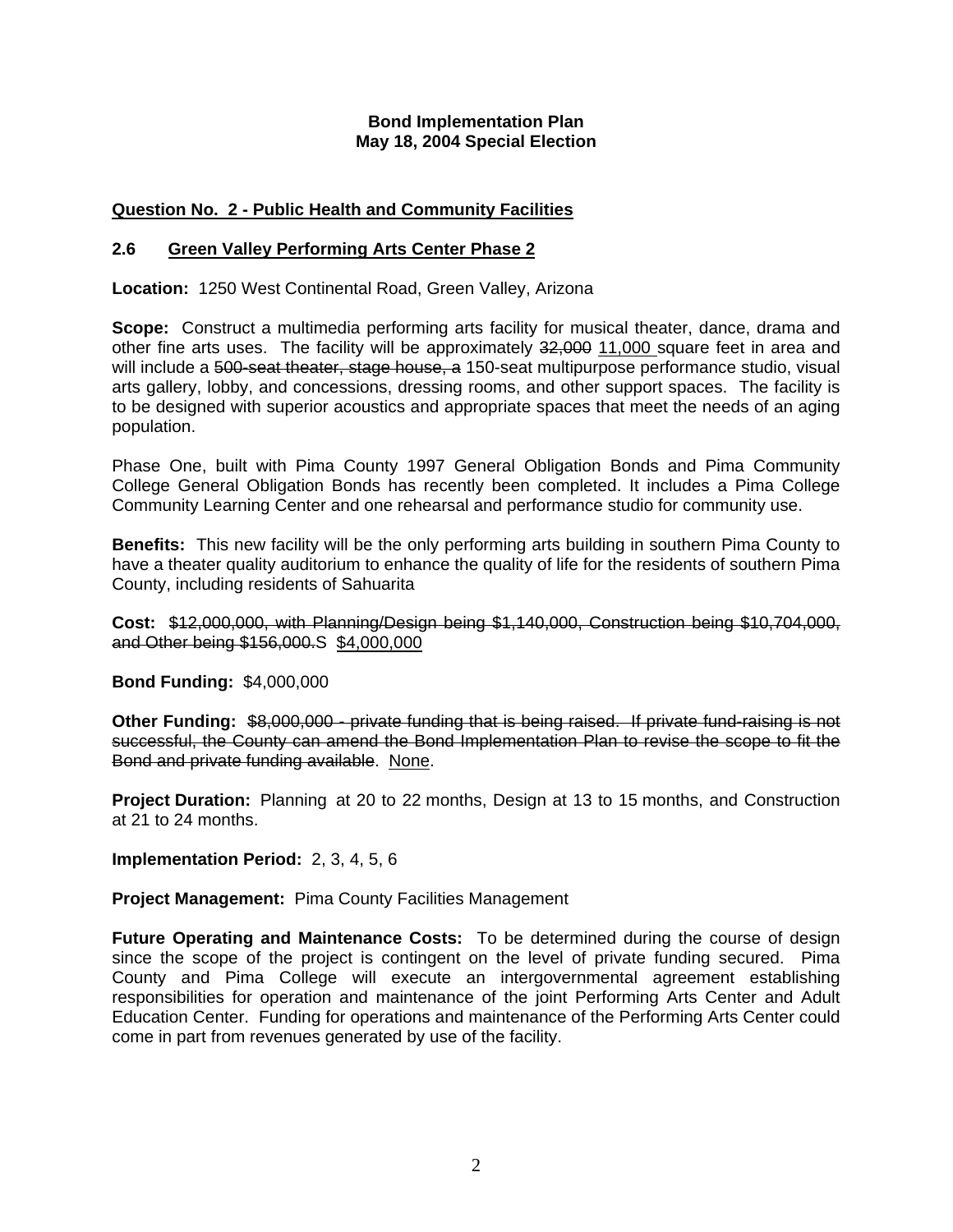### **2.8 Amado Food Bank Kitchen**

### **Location:** 28720 South Nogales Highway, Sopori, Arizona

**Scope:** Construct an addition to the Amado Food Bank. This addition will be approximately 3,800 square feet in area and will provide a commercial kitchen, multipurpose rooms for dining, meetings, programs and other community uses as well as public restrooms. This project is the second phase of development planned for this facility. Phase One, consisting of the food bank distribution facility, was constructed in 2001. Design for Phase Two has been completed.

**Benefits:** This addition will allow the food bank to expand its services to include preparation and distribution of meals to its clients. This facility will also provide space for a variety of community programming. This project will benefit lower income residents of southern Pima County, in the Lakeside – Sopori - Amado area.

**Cost:** \$300,000 \$581,000

**Bond Funding**: \$300,000

Other Funding: \$180,000 \$281,000 (Community Food Bank)

**Project Duration:** Planning at 6 to 8 months, Design at 7 to 9 months, and Construction at 15 to 18 months.

**Implementation Period:** 2, 3, 4

**Project Management:** Pima County Facilities Management

**Future Operating and Maintenance Costs:** Minimal for the County since the facility will be operated by a nonprofit food bank.

### **Question No. 4 - Parks and Recreational Facilities**

### **4.5 Helvetia Townsite Acquisition**

**Location:** Unincorporated Pima County, north side of the Santa Rita Mountains

**Scope:** Purchase of 23.4 acres on two parcels of private land containing the remains of the historic Helvetia Townsite, now a ghost town.

**Benefits:** Helvetia, located in the copper rich Santa Rita Mountains, was a mining community formed during the 1880s and 1890s after several large copper mining claims were developed. Mining continued until 1911 when low copper prices lead to a shut down, although sporadic mining continued through both the First and Second World Wars. Mining was permanently halted in 1949. At its peak in the late 19th Century, the community contained approximately 300 people, and the town was comprised of an assortment of saloons and stores, a school, and a stage line. Today, all that remains of this once successful frontier era mining town are ruined adobe buildings and a cemetery marking where the town had been. This property is potentially developable and thus the Helvetia Townsite may be threatened in the future by development or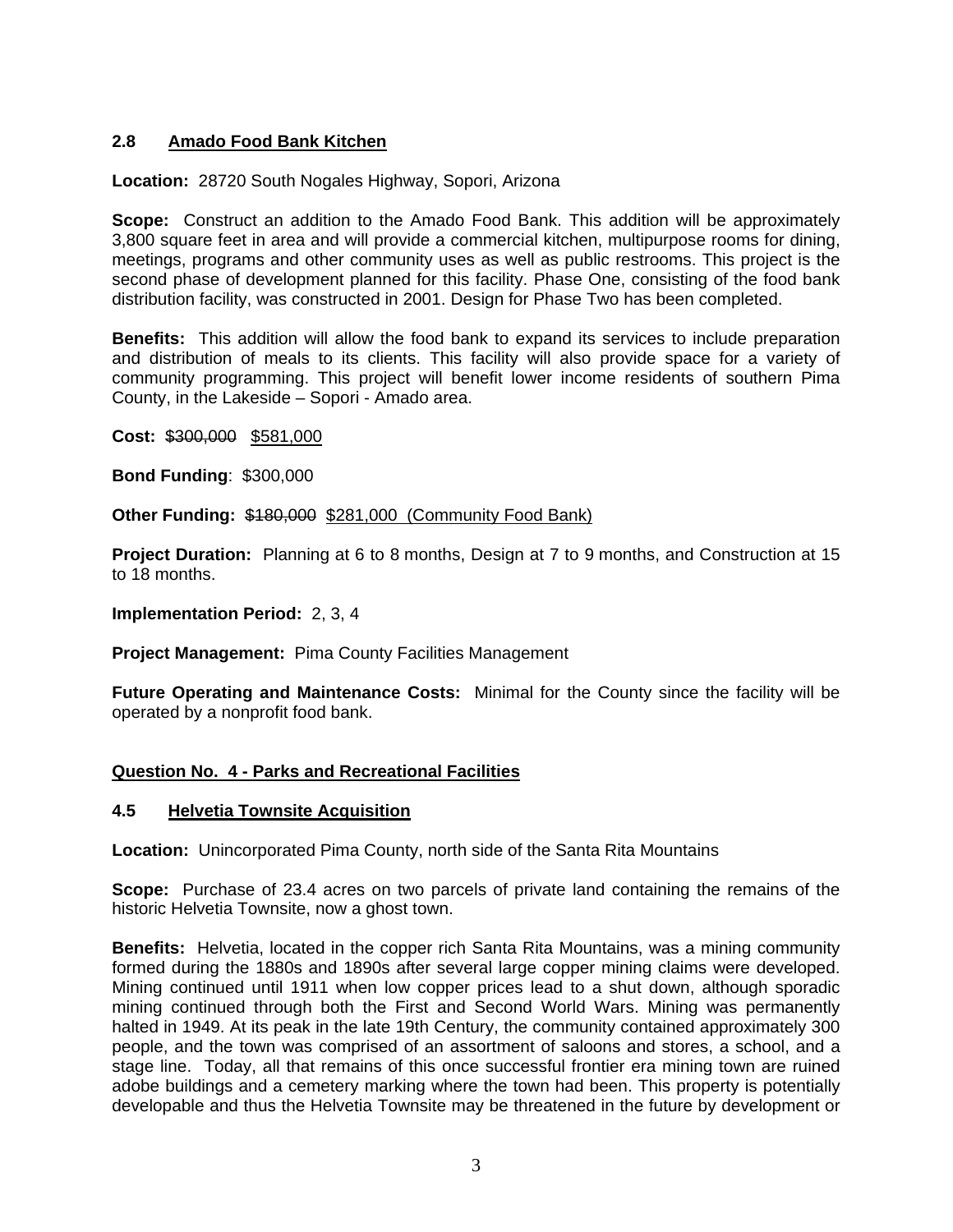lot splitting. Acquisition of this important cultural resource will ensure its protection and enable its use by all Pima County residents and visitors for recreational uses and future research, education, public interpretation, and heritage tourism. This project was retired and the Bond Funding reallocated to project 4.13 Tumamoc Hill Acquisition.

**Costs:** \$100,000, with Planning at \$5,000, Land acquisition at \$92,500, and Other at \$2,500. \$2,926

**Bond Funding:** \$100,000 \$2,926

**Other Funding:** None identified at this time

**Project Duration:** Planning at 1 to 3 months and Land acquisition at 15 to 18 months.

**Implementation Period:** 1, 2, 3

**Project Management:** Pima County Cultural Resources and Historic Preservation Office/Pima County Natural Resources, Parks and Recreation

**Future Operating and Maintenance Costs:** None

### **4.8 Marana Mound Community Site**

**Location:** The portion of the Marana Mound Community located largely west of the CAP Canal and east of Interstate 10.

**Scope:** Purchase of prehistoric archaeological sites, most notably the Marana Platform Mound site that is the major site within the Marana Mound community, all of which is threatened by development.

**Benefits**: This project will preserve and protect extremely significant Hohokam archaeological sites from impending development. The Marana Mound Community consists of several large Hohokam village sites dating from AD 1150 to1300, a late period of Hohokam occupation and land use, that covers more than 50 square miles. This community represents the height of population and organizational complexity in the area. Sites in the Marana Mound Community have a wide functional range: a platform mound ceremonial and residential center, walled adobe residential compounds, hillside terrace sites, and a variety of agricultural fields and features that include extensive rock pile fields used for agave production and a six mile long canal from Los Morteros. This acquisition is focused on the platform mound ceremonial center, which is located primarily on State Trust lands and partly on private lands in an area of rapid urban growth. The State lands are designated for commercial development. This project will benefit all residents of Pima County and visitors.

**Costs:** \$2,000,000, with Planning being \$16,000, Land acquisition being \$1,958,000, and Other being \$26,000. \$700,000

**Bond Funding:** \$2,000,000 \$700,000

**Other Funding:** None identified at this time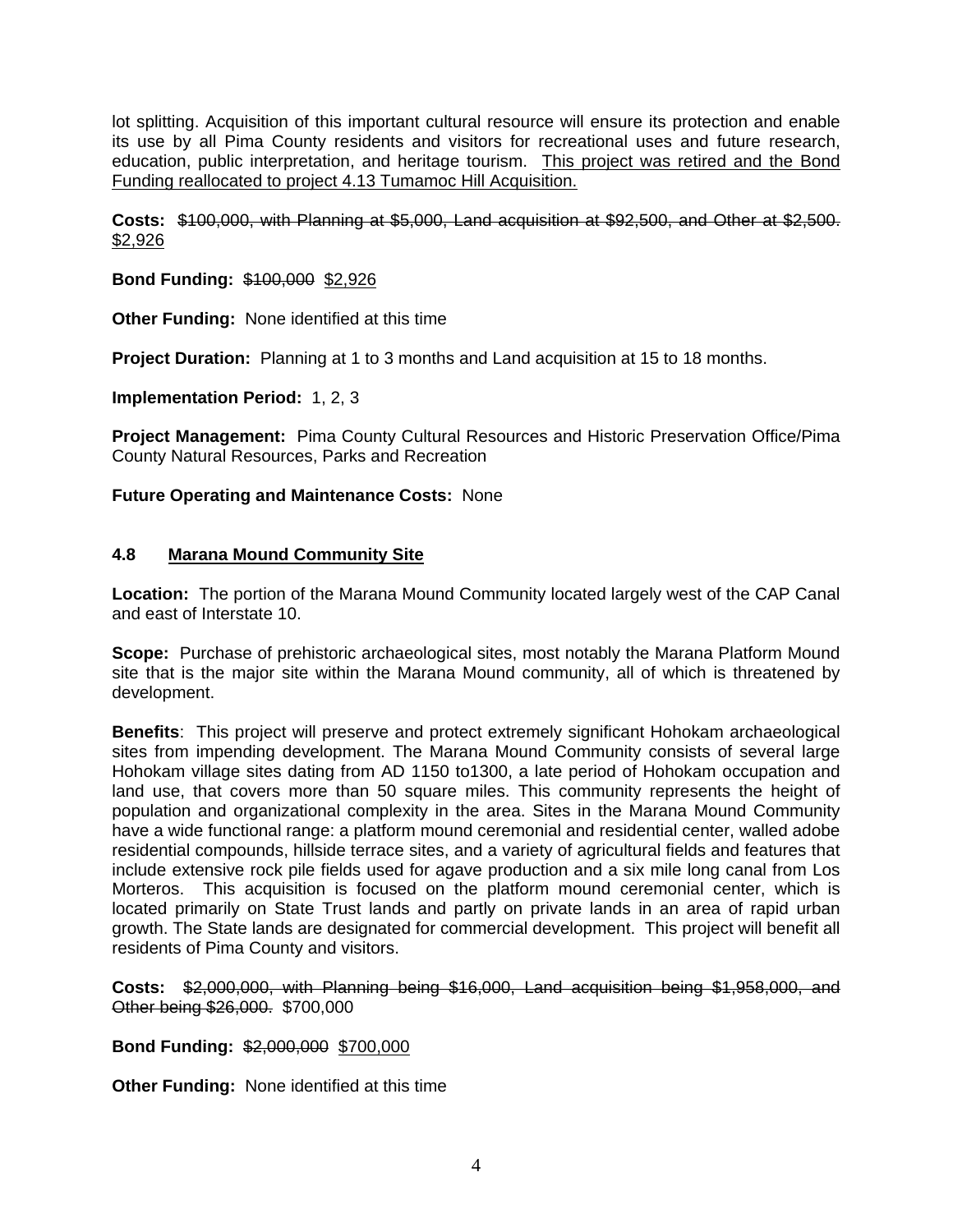**Project Duration:** Planning at 12 to 18 months and Land acquisition at 27 to 36 months.

**Implementation Period:** 1, 2, 3

**Project Management:** Pima County Cultural Resources and Historic Preservation Office and Pima County Natural Resources, Parks and Recreation through an intergovernmental agreement with the Town of Marana.

### **Future Operating and Maintenance Costs:** None

### **4.13 Valencia Site Preservation Tumamoc Hill Acquisition**

**Location:** North of Valencia Road on the west side of the Santa Cruz River, within the City of Tucson. West slope of Tumamoc Hill in the vicinity of "A" Mountain.

**Scope:** Boundary demarcation, preservation planning, and interpretation at the Valencia<br>Hohokam archaeological site. Tumamoc Hill and the Desert Laboratory have unique and Tumamoc Hill and the Desert Laboratory have unique and significant value as open space that is critically important to the citizens of Pima County. The 320 acres on the west slope of Tumamoc Hill has been an integral part of the 869-acre Tumamoc Hill Preserve, which has been in continuous use as an ecological research facility since 1903. This site is currently owned by the Arizona State Land Department and may be endangered by future sale and inappropriate development. Acquisition of this parcel is planned.

**Benefits:** This project will preserve, protect, and interpret the Valencia site, a large Hohokam village with a ballcourt, two plazas, hundreds of pithouses, and numerous human burials dating from AD 700 to 1200. The Valencia site is one of the two remaining undisturbed Hohokam villages in the Tucson metropolitan area that has not been impacted by development. The Valencia site is listed on the National Register of Historic Places, and it is considered an ancestral village site by the Tohono O'odham. As such, it has special cultural and spiritual significance to the people of the San Xavier District, who have monitored the site and consider it a traditional cultural place. Bond funds (CA-33) from 1997 provide funding for the purchase of this 67-acre parcel under the Arizona Preserve Initiative, a process expected to conclude in the fall of 2004. The project will protect the Valencia site, and will provide heritage education opportunities for the public. It is anticipated that the Valencia site will become a focal element of the Santa Cruz River Paseo de las Iglesias environmental and cultural corridor restoration, between Mission San Agustin del Tucson and Mission San Xavier del Bac. Preservation of this important landmark as undisturbed natural open space, to retain this site as a focal point in the community, and to preserve its natural and cultural values for future public benefit.

**Cost:** \$100,000, with Planning/Design being \$21,000, Construction being \$74,500, and Other being \$4,500. \$1,337,074

**Bond Funding:** \$100,000 \$1,337,074

**Other Funding:** None identified at this time

**Project Duration:** Planning at 11 to 15 months, Design at 12 to 24 months, and Construction at 6 to 15 months.

**Implementation Period:** 1, 2, 3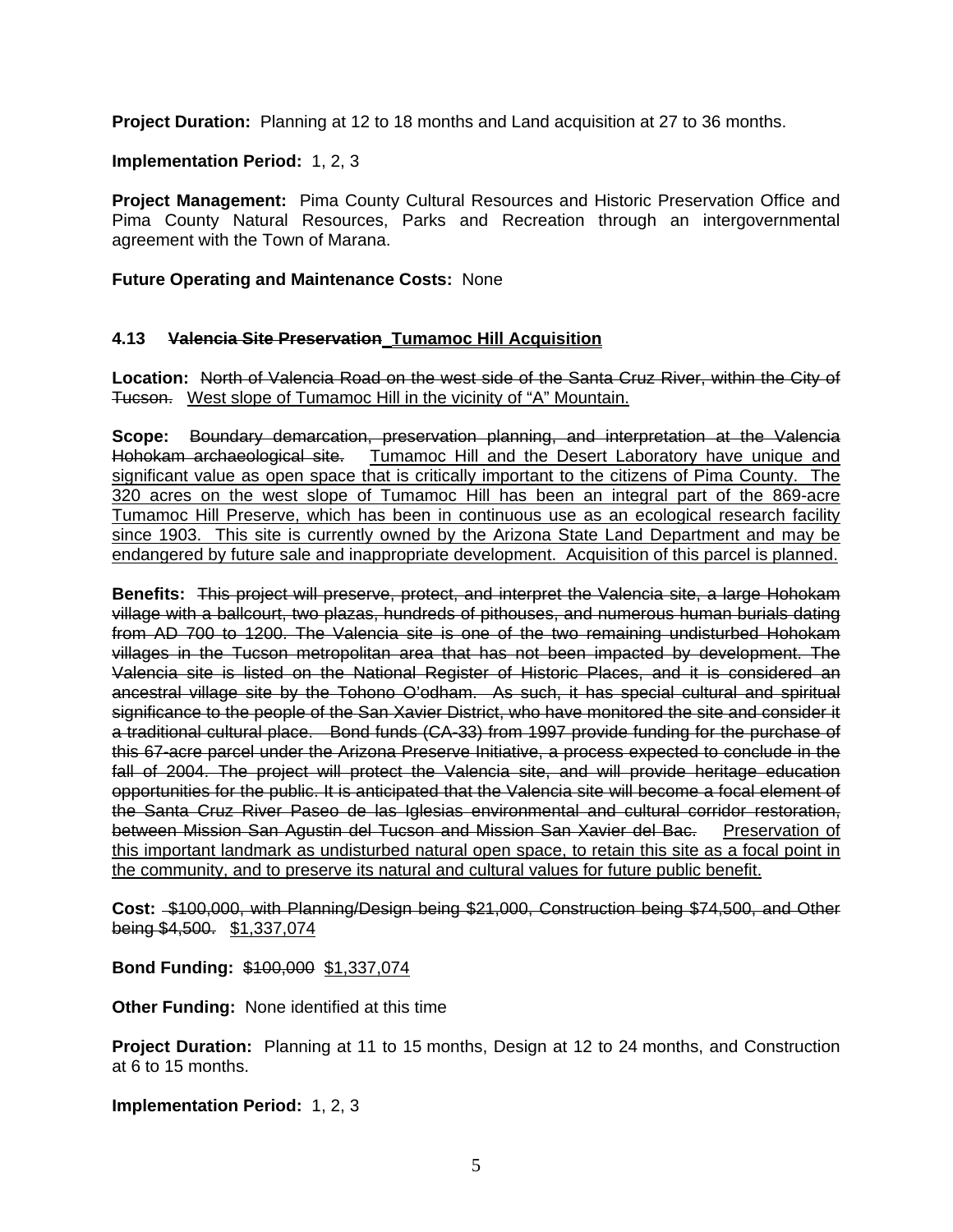**Project Management:** Pima County Cultural Resources and Historic Preservation Office/Facilities Management, and Natural Resources, Parks and Recreation, and a possible intergovernmental agreement with the Tohono O'odham San Xavier District.

### **Future Operating and Maintenance Costs:** \$41,400 per yearUniversity of Arizona

### **4.20 Lighting of Existing and New Sports Fields**

**Location:** Various Pima County Parks owned by Pima County.

**Scope:** McDonald Park – Replace ball field light fixture on two fields: Littletown Park – replace light fixtures on one field and move two light poles. Bud Walker Park, Ajo – replace ballfield light fixtures on two fields. Flowing Wells West – install ballfield lights on two fields. McDonald District Park – install ballfield lights on fields #5 and 6. Northwest/YMCA fields – install ballfield lights on fields #1-3 (baseball, softball, soccer fields and development of a dog park) Lighting Boom Truck – purchase boom truck for maintenance of sports lights. Lawrence Park – install ball field lights, and parking security lights. Rillito Park – install lights on 6 competition soccer fields. Sportspark Lighting Brandi Fenton Memorial Park Lighting

**Benefits:** This project entails the installation of new lights at parks that do not currently have them and the upgrading of light fixtures at existing facilities. The benefit will include environmental compliance with Pima County's Dark Skies Ordinance, and minimizing operating and maintenance costs. Lighting technology has advanced. New fixtures will result in significant cost savings to the County. The new light fixtures will provide better light coverage at lower operational costs.

The installation or improvement of these fixtures is in response to public demand for increased field use. The lighting of sports fields results in the agency being able to increase field use by a factor of two to three times, while taking advantage of the existing playfields. This increases use while minimizing new development and operational costs. Solar lighting will be used when feasible.

**Cost:** \$3,928,643 \$3,000,000 , with Administration being \$75,000, Planning being \$179,000, Design being \$358,800, Construction being \$2,370,200, and Capital Equipment being \$17,000.

**Bond Funding:** \$3,600,000 \$3,000,000

**Other Funding:** \$328,643 (from available 1997 authorization from Parks projects) None identified at this time, however, efforts to obtain State and Federal grants will be explored.

**Project Duration:** Planning/Design at 11 to 15 months and Construction at 15 to 24 months.

**Implementation Period:** 2, 3, 4, 5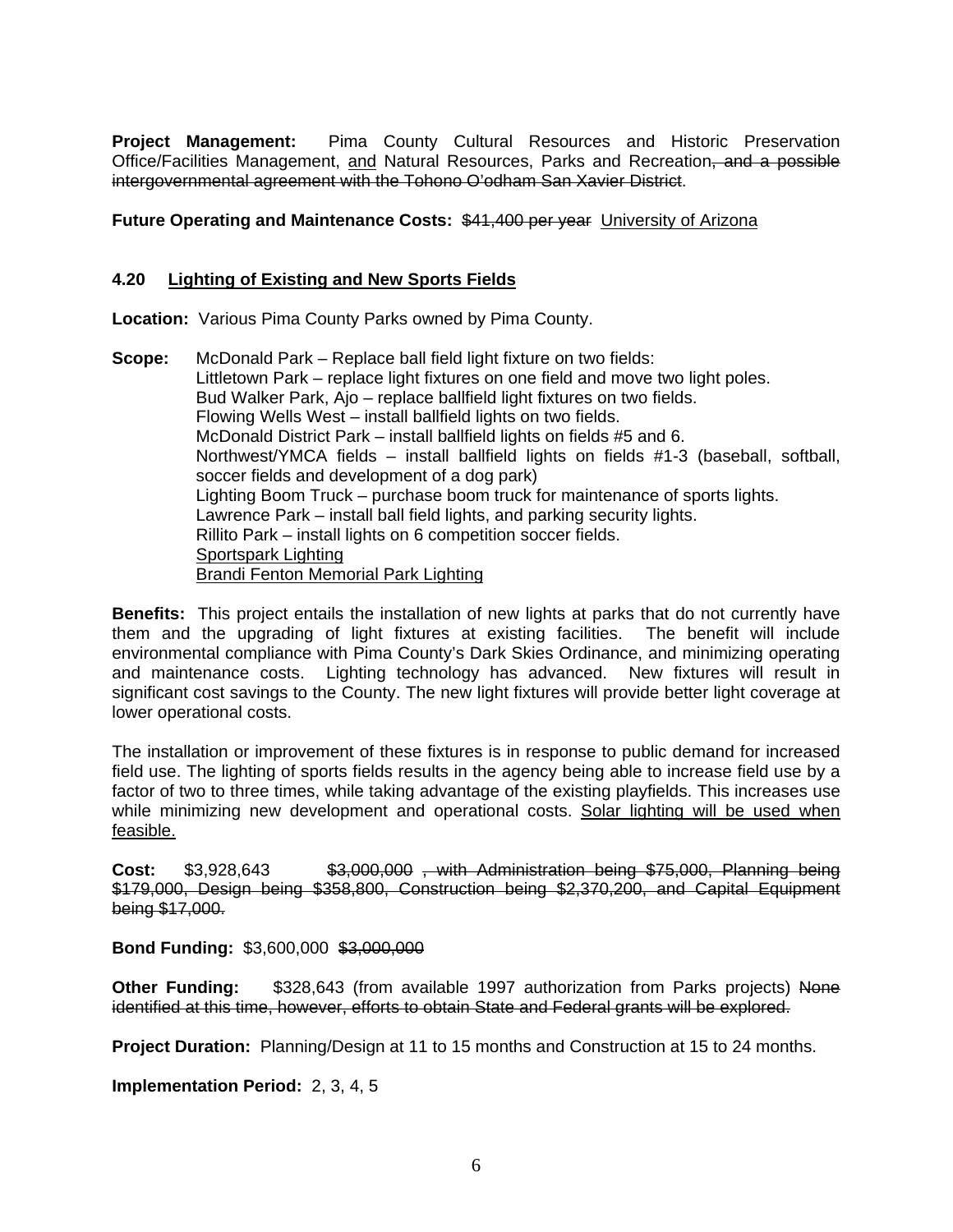**Project Management:** Pima County Natural Resources, Parks and Recreation

**Future Operating and Maintenance Costs:** \$97,946 per year when fully developed. Funding impacts were derived using data gathered from current, high efficiency lighting systems at existing County ballfields that have recently been upgraded or new facilities that have benefitted from the latest lighting technology.

### **4.23 Dan Felix Memorial Park**

**Location:** This existing park, formerly known as Pegler Wash, is located at 5790 North Camino de la Tierra. The park is located on approximately 39 acres owned by Pima County.

**Scope:** The improvement of this park may include the development of one soccer field, lighting for three soccer fields, security lighting, playground, free-play turf area, restroom, walking/jogging path, ramadas, picnic facilities, parking, two basketball courts, landscaping, connections to the Rillito River Park and water fountains. The park's concept plan has been approved by the Pima County Parks and Recreation Commission.

**Benefits:** This proposed park development project is located along the Rillito River Park. As such, it will serve as both a "stand alone" park, and provide trailhead access to the Rillito River Park and its respective regional trail. The rate of community development in this section of our community is greater than the number and quality of recreational facilities that are available. This facility will help to meet the growing recreational needs of existing and new neighborhoods in the area.

**Cost:** \$750,000 \$1,350,000, with Administration being \$43,750, Planning and Design being \$200,000, Construction being \$1,077,350, Capital Equipment being \$12,000, and Public Art being \$16,900.

**Bond Funding:** \$750,000 \$1,350,000

**Other Funding:** None identified at this time, however, efforts to obtain State and Federal grants will be explored.

**Project Duration:** Planning/Design at 12 to 24 months and Construction at 12 to 24 months.

**Implementation Period:** 2, 3, 4

**Project Management:** Pima County Natural Resources, Parks and Recreation

**Future Operating and Maintenance Costs:** \$28,552 per year when completed.

### **4.44 Marana Continental Ranch New Library**

**Location:** Town of Marana, on property owned by the Town of Marana, in the Continental Ranch area, at Silverbell and Cortaro Farms Road

**Scope:** Design and construct a new  $15,000$  20,000 square foot library to serve the Town of Marana/Continental Ranch area. The library will be constructed to house an eventual 100,000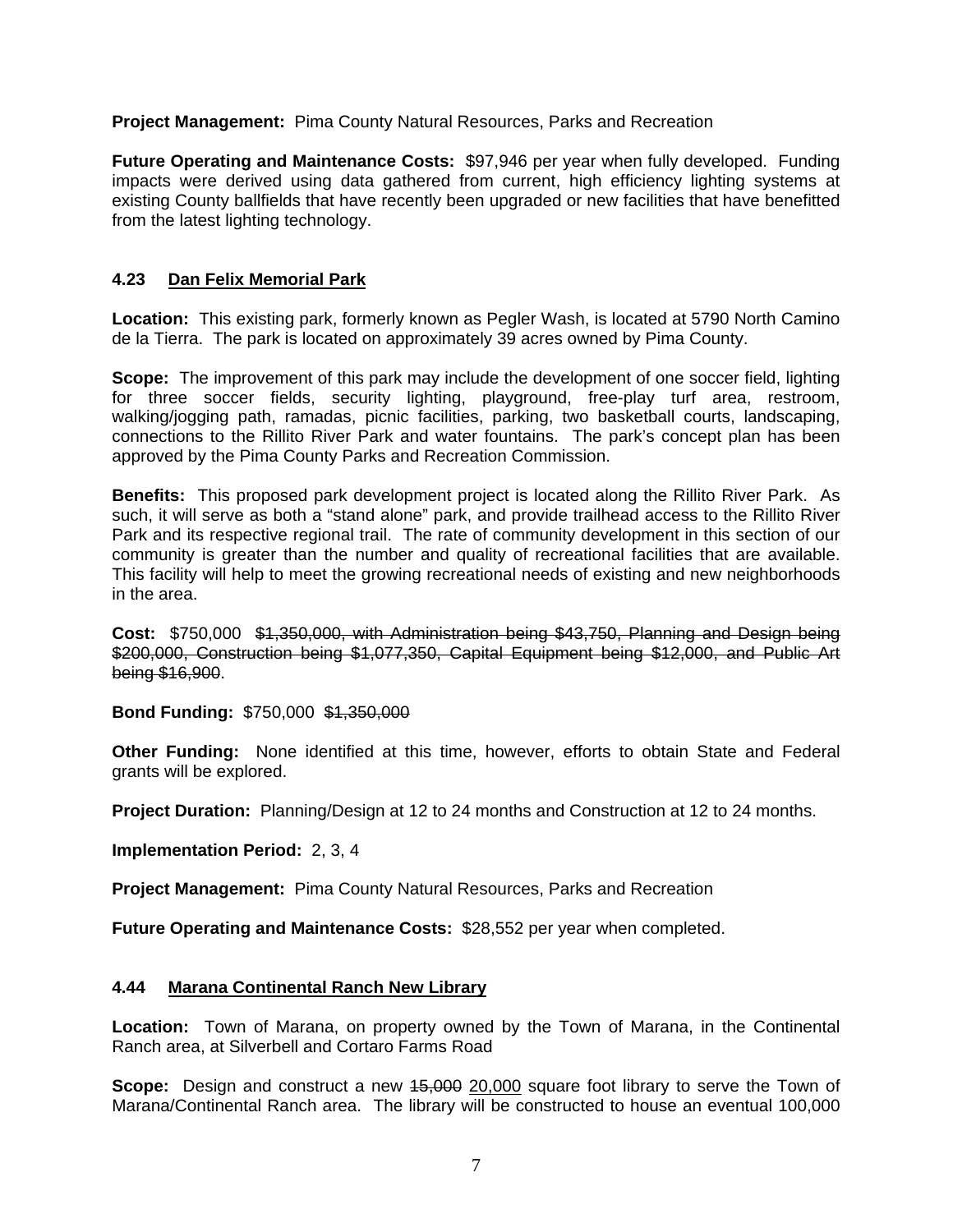volume book collection, state-of-the art technology, computer lab, large meeting room and small study rooms, and a parking lot.

**Benefits:** The current Marana Library is too small to serve the growing population in the Continental Ranch area and the nearest library, the Nanini Library, is several miles distant from the population center in Marana. Opening of this new library will relieve pressure on the Nanini Library

**Costs:** \$4,500,000, with Planning/Design being \$475,000, Construction being \$3,980,000, and Other being \$45,000. \$6,395,000

**Bond Funding:** \$4,500,000

**Other Funding:** None identified at this time \$1,895,000 (\$1,622,500 Library District, \$272,500 Town of Marana)

**Project Duration:** Planning at 8 to 12 months, Design at 15 to 24 months, and Construction at 15 to 30 months.

**Implementation Period:** 1, 2, 3

**Project Management:** Pima County Facilities Management Department

**Future Operating and Maintenance Costs:** County Library District and the Town of Marana, with the possible participation of the Tucson-Pima Public Library.

### **Question No. 6 - Sewer System Revenue Bonds**

#### **6.2 Miscellaneous Conveyance Rehabilitation Projects**

**Location:** Projects are located throughout the Tucson Metropolitan Area

**Scope:** The current conveyance condition assessment projects - both the Closed Circuit TV (CCTV) and the Sanitary Sewer Inspection and Identification Program (SSIIP) - are identifying areas within the regional sewage conveyance system in need of repair, rehabilitation or replacement. It is estimated that re-lining will cost between \$200 and \$300 per linear foot to rehabilitate the larger sewers. These projects will be completed based on order of need identified by the CCTV and SSIIP evaluation projects. This funding will allow for the relining/replacement of approximately 5 to 6 miles of gravity conveyance lines and rehabilitation of miscellaneous associated siphon inlet and outlet chambers and manholes/junction chambers. The interceptors being examined include:

- 1. Santa Cruz Central; from 18th Street to Prince Road.
- 2. Santa Cruz East; from University Boulevard to Fort Lowell
- 3. Old Nogales Highway; from Hughes Access Road to Ajo Way
- 4. North Rillito; from Wentworth Road to Ina Road
- 5. Continental Ranch Pumping System; from Lambert Lane Alignment to Ina Road
- 6. Southeast Interceptor; from Rita Ranch to Franklin Street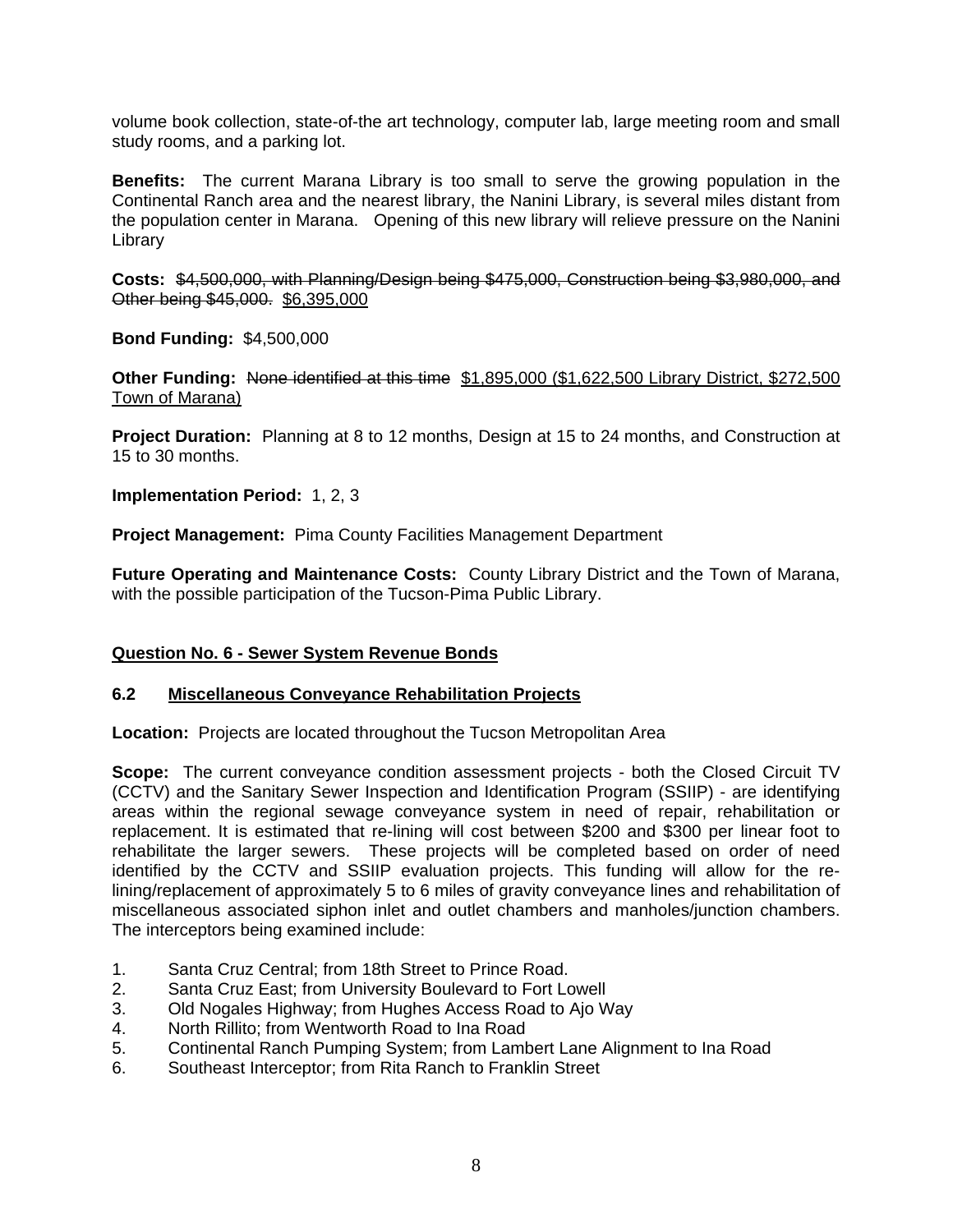- 7. Numerous Conveyance System siphon facilities including Alameda, Julian Wash, Tucson Boulevard at Rillito, Northwest Outfall, Golf Links, Sabino Creek, and Craycroft Road at Rillito
- 8. Carrillo Neighborhood Rehabilitation

The design will be done primarily by Wastewater Management engineering staff. The design, installation and/or required reconstruction work on conveyance system facilities will be achieved through several individual projects throughout the next 4 to 5 years.

**Benefits:** Recent experience indicates that unlined concrete sewer pipe, initially designed to last 50 years, may last only 35 to 40 years when high levels of hydrogen sulfide and corrosion are present. The Department is currently inspecting all unlined concrete pipe, as well as other older reaches of the system, in order to identify those sections of the system that have experienced deterioration and merit rehabilitation.

Planned rehabilitation of the interceptors will reduce the possibility of potential failures, and their associated liabilities, including environmental concerns and potential large regulatory fines. Emergency repairs cost 10 times more than planned repairs/rehabilitation.

Emergency and/or unscheduled maintenance costs average \$ 4,400/mile. After rehabilitation, preventive maintenance costs are \$2,000 per mile.

**Cost:** \$15,000,000, with Administration being \$300,000, Design being \$1,000,000, and Construction being \$13,700,000.

**Bond Funding:** \$15,000,000

**Other Funding:** None identified at this time

**Project Duration:** 8 years - The overall project includes identification and prioritization of reaches of interceptors requiring rehabilitation, specification of rehabilitation work, and construction. A typical interceptor rehabilitation schedule is: Design at 12 to 18 months and Construction at 12 to 24 months.

**Implementation Period:** 1, 2, 3, 4, 5, 6

**Project Management:** Pima County Wastewater Management Department

**Future Operating and Maintenance Costs:** In the first year after construction, the line is structurally under warranty. Operating and maintenance costs thereafter are approximately \$2,000 per mile. The costs are paid from Wastewater Management's budget, which is funded by user fees.

### **6.7 Ina Road WPCF-Denitrification**

**Location:** Ina Road at Interstate-10/Roger Road on Sweetwater Drive

Scope: The project will utilize the results of the current permit required pilot plant testing as a basis for planning, design and construction to denitrify the effluent from the existing 25 mgd high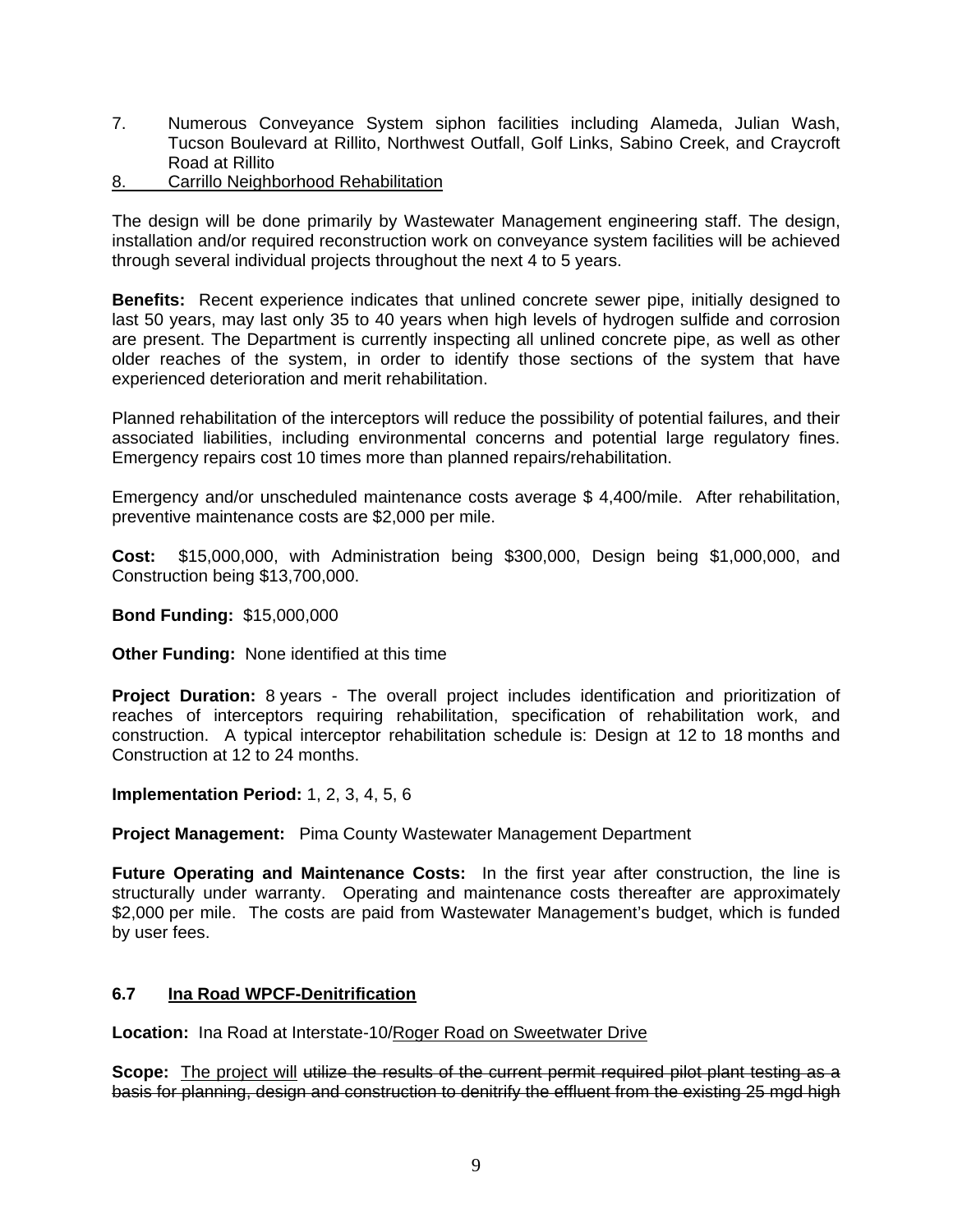purity oxygen wastewater treatment process at the Ina Road WPCF. provide the planning and initial design for the implementation of the Regional Optimization Master Plan (ROMP).

**Benefits:** Nitrification/Denitrification is the biological treatment process that removes ammonia and nitrogen that can be harmful to human health and aquatic life. This process reduces the total nitrogen by converting ammonia to nitrite, nitrate, and subsequently nitrogen gas.

The original 25 mgd 1978 Ina Road WPCF plant did not incorporate denitrification facilities; the recent plant expansion to 37.5 mgd includes denitrification of the effluent in the new 12.5 mgd process line as required by the Arizona Department of Environmental Quality. This project will add the denitrification process to the original 25 mgd plant.

This endeavor will provide for high quality combined effluent from the new and existing process trains at the Ina Road WPCF to meet increasing demands for higher volumes and higher quality reclaimed water for reuse, and to meet anticipated water quality regulation changes for effluent discharged from the wastewater treatment plants that discharge into the Santa Cruz River.

The ROMP objectives are: 1) developing the optimal treatment process and and plan to comply with regulatory requirements to reduce nitrogen concentrations in effluent discharged from the wastewater treatment facilities; 2) master plan for foreseeable regulatory requirements; 3) determining the long-term capacity needs of the County metropolitan treatment facilities, conveyance system and outlying growth areas; 4) developing a long-term plan for treatment, handling and reuse of system bio-solids and bio-gas that is produced by the treatment process; 5) developing a detailed implementation schedule to meet regulatory implementation deadlines and the optimization master plan; 6) and developing a financial plan to support the systems regulatory and other needs for the next 15 years.

**Cost:** \$17,000,000, with Administration being \$340,000, Planning being \$50,000, and Design being \$1,950,000, and Construction being \$14,660,000.

**Bond Funding:** \$17,000,000

**Other Funding:** None identified at this time

**Project Duration:** Planning at 3 to 6 months, Design at 18 to 30 months, and Construction at 34 to 48 months.

**Implementation Period:** 3, 4, 5, 6

**Project Management:** Pima County Wastewater Management Department

**Future Operating and Maintenance Costs:** The power and chemical costs required for this additional level of tertiary treatment will be approximately \$1.8 million per year when the improvements are completed. The future operating and maintenance costs are paid from Wastewater Management's budget, which is funded by user fees.